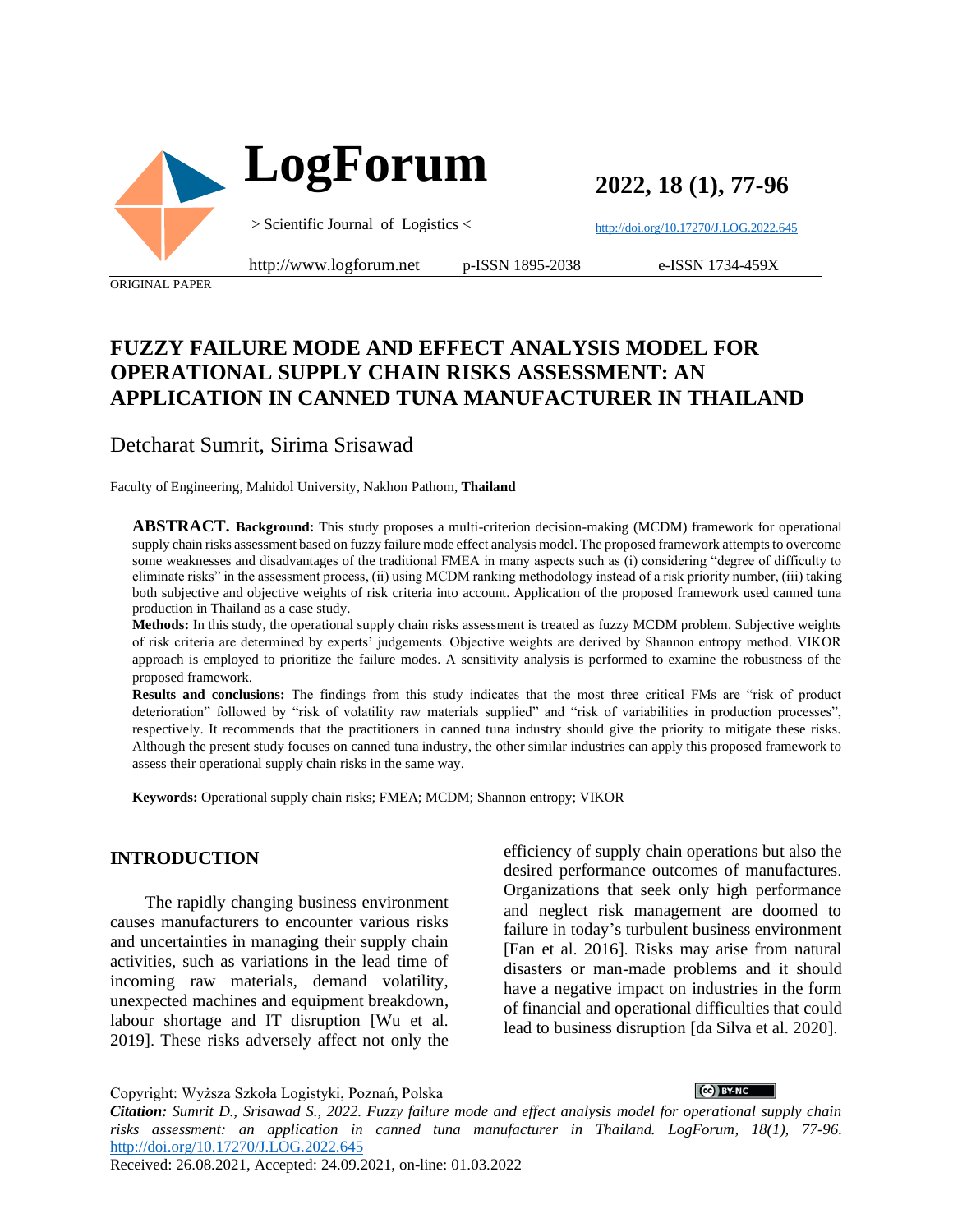Principally, the sources of supply chain risks can arise from both inside and outside of organizations [Moktadir et al. 2018]. However, most manufacturers have internal risk management and often overlook significant risks throughout their supply chains. Although some risks are inevitable, organizations should seek proactive mechanisms to monitor, control and manage them to alleviate their affection [Mohamed and Youssef 2017]. Hence, supply chain risk management (referred as SCRM) becomes an essential part of operations management [Shan et al. 2020]. SCRM can be described as the identification, assessment of risks and development of an effective risk mitigation plan [Butdee and Phuangsalee 2019]. Proper risk management has a positive effect on supply chain efficiency and it can help manufactures be more resilient in the face of major disruptions. Supply chain risks can be classified by the source of risk as (i) disruption risk and (ii) operational risk. Disruption risks come from human-made and natural disasters such as terrorist attacks, economic crises, earthquakes, pandemics, storms, and floods [Nakandala et al.2017]. While, operation risks arise from the execution of business processes or activities in supply chain [Heckmann et al. 2015]. Major sources of operational risks are demand uncertainties, supply chain volatility, market price fluctuation, and machine and equipment breakdown [Shen et al. 2020]. These risks pose a disturbance in the supply chain and require an appropriate assessment to develop risk mitigation strategies [Junaid et al. 2020]. In order to prevent the deterioration in profitability, supply chains management is able to accurately assess risks and fast respond to the risk events. Hence, risk assessment is one of the important processes in risk management [Fan et al. 2016]. There are many risk assessment approaches reported in the literature. Failure Mode and Effect Analysis (FMEA) is one of the most wildly used tools in risk management [Panchal et al. 2018]. The aim of the FMEA method is to proactively manage risks against potential future risk events. The

basic concept of FMEA is to determine risk priority number (RPN). There are three quantified risks criteria as severity (S), probability of occurrence (O), and probability of detection (D), then multiply them as a risk priority number (RPN) [Yazdi 2019]. Eliminating or mitigating potential risks will be planned and implemented based on RPN prioritization manner [Liu et al., 2018]. The FMEA calculation procedure can be divided into three main components: (i) determining the critical risk threshold, (ii) calculating the RPN, and (iii) capturing data uncertainty [Scheu et al. 2019]. As can be seen from various studies in literature, the risk assessment and failure modes prioritization procedures for FMEA can be considered as multicriteria decision making (MCDM) problem [Fattahi and Khalilzadeh 2018]. In addition, fuzzy set theory (FST) is commonly used to deal with imprecise information in decision-making processes [Shaker et al. 2019]. A recent example of the application of MCDM-based FST approaches in FMEA are summarized in Table 1.

Although FMEA technique is applied in many real-world decision-making problems, there has been little research on supply chain risk assessment, especially in seafood supply chain such as tuna industry. The tuna industry has a complex supply chain and is highly volatile in both demand and supply. This could increase the operational risk of the supply chain. Comprehensive operational supply chain risk assessment in tuna industry has not been fully explored from existing literature. To the best of the author's knowledge, no studies so far have assessed the operational risk of the supply chain in tuna industry. To bridge the gap, this study proposes a new multi-criteria decision-making framework based on FMEA model to assess operational supply chain risk under uncertain environment. To validate the proposed framework, canned tuna industry in Thailand is therefore used as a case study.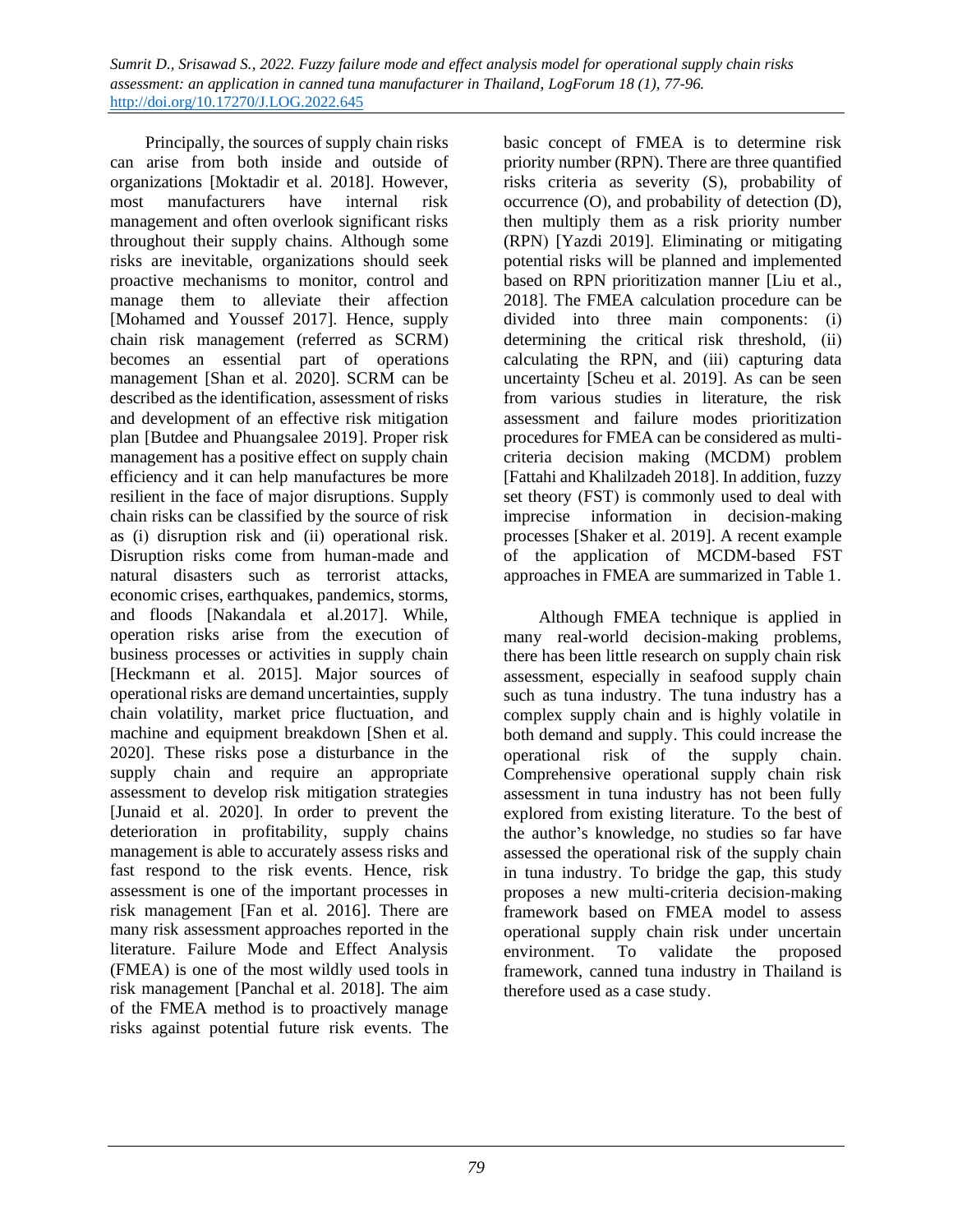| No.                      | Authors and year of<br>publication  | FMEA problems                                                                              | MCDM Methodology used                                 |
|--------------------------|-------------------------------------|--------------------------------------------------------------------------------------------|-------------------------------------------------------|
|                          | Karatop et al. (2021)               | Renewable energy investment                                                                | <b>Fuzzy AHP-EDAS</b>                                 |
| $\overline{c}$           | Rathore et al. (2021)               | Evaluation of risks in foodgrains supply chain                                             | <b>Fuzzy VIKOR</b>                                    |
| 3                        | Yener and Can (2021)                | Risk assessment of air insulated metal shielded<br>cells production                        | <b>Fuzzy AHP-MABAC</b>                                |
| 4                        | Nabizadeh and Khalilzadeh<br>(2021) | Health, safety and environment risks<br>assessment                                         | Fuzzy goal<br>Programming-VIKOR                       |
| $\overline{\phantom{0}}$ | Pourmadadkar et al. (2020)          | Healthcare services risk assessment and quality<br>enhancement                             | <b>Fuzzy TOPSIS</b>                                   |
| 6                        | Sagnak et al. (2020)                | Evaluation of manufacturing equipment failure<br>in hot-dip galvanizing production process | <b>Fuzzy AHP-TODIM</b>                                |
| 7                        | Yazdi et al. (2020)                 | Risk analysis on a supercritical water<br>gasification                                     | Fuzzy best-worst method-<br>Data Envelopment Analysis |
| 8                        | Yan et al. (2019)                   | Risk assessment for construction of urban rail<br>transit projects                         | Fuzzy matter-element model                            |
| 9                        | Wang et al. (2019)                  | Evaluating and prioritizing risk the potential<br>failure modes of steam valve system      | Fuzzy Choquet integral-<br><b>TODIM</b>               |
| 10                       | Mete $(2019)$                       | Assessing occupational risks in pipeline.<br>construction                                  | <b>Fuzzy AHP-MOORA</b>                                |

Table 1. Recent examples of the application of MCDM-based FST approaches in FMEA

## **RESEARCH HIGHLIGHTS AND CONTRIBUTIONS**

This study attempts to overcome some weaknesses and drawbacks of the traditional FMEA method by proposing a new approach to operational supply chain risk assessment. The highlights of this paper and the contributions to the literature on supply chain risk assessment and FMEA model can be summarized as follows:

- The conventional FMEA is restricted to using only three risk criteria as S, O and D for the FMs rating, lacking consideration of the difficulties in eliminating any risk exposure. In this study, a new risk factor namely "degree of difficulty to eliminate risks" (E) is included to analyze FMEA.

- RPN values are normally used to measure FMs risks level in traditional FMEA. However, the mathematical foundation for computing RPN (S\*O\*D) is controversial because it is not rational and highly sensitive to variations in results. Because the different combination values of S, O, and D may produce the same RPN values, but the different FMs can have different risk levels. In this study, a compromise programming (CP) approach as VIsekriterijumska optimizacija i

KOmpromisno Resenje (VIKOR) approach is used instead of RPN values to assess the operational supply chain risk. The main reasons for using VIKOR in this study are that (i) it is able to assess and identify gaps of FMs performance leading to further improvements (ii) it is straightforward and uncomplicated in computation.

- The classical FMEA assumes risk criteria have equal important weights in risk criteria rating which may not be realistic in various problems in the real-world problems. The advantage of using VIKOR method is that the important weight of risk criteria can be altered in the assessment process.

- Most of the previous research used either subjective weights (purely based on the opinion of decision-makers) or objective weights (based on information gathered from criteria but ignoring opinions from decision-makers) to determine the important weights of risk criteria. In this study, the subjective and objective weights are combined to make the important weights of risk criteria more reliable.

- The proposed framework of this paper will help the practitioners and managers in canned tuna industry to effectively assess the operational risks and prioritize the failure modes in supply chain. Although this study focuses on the canned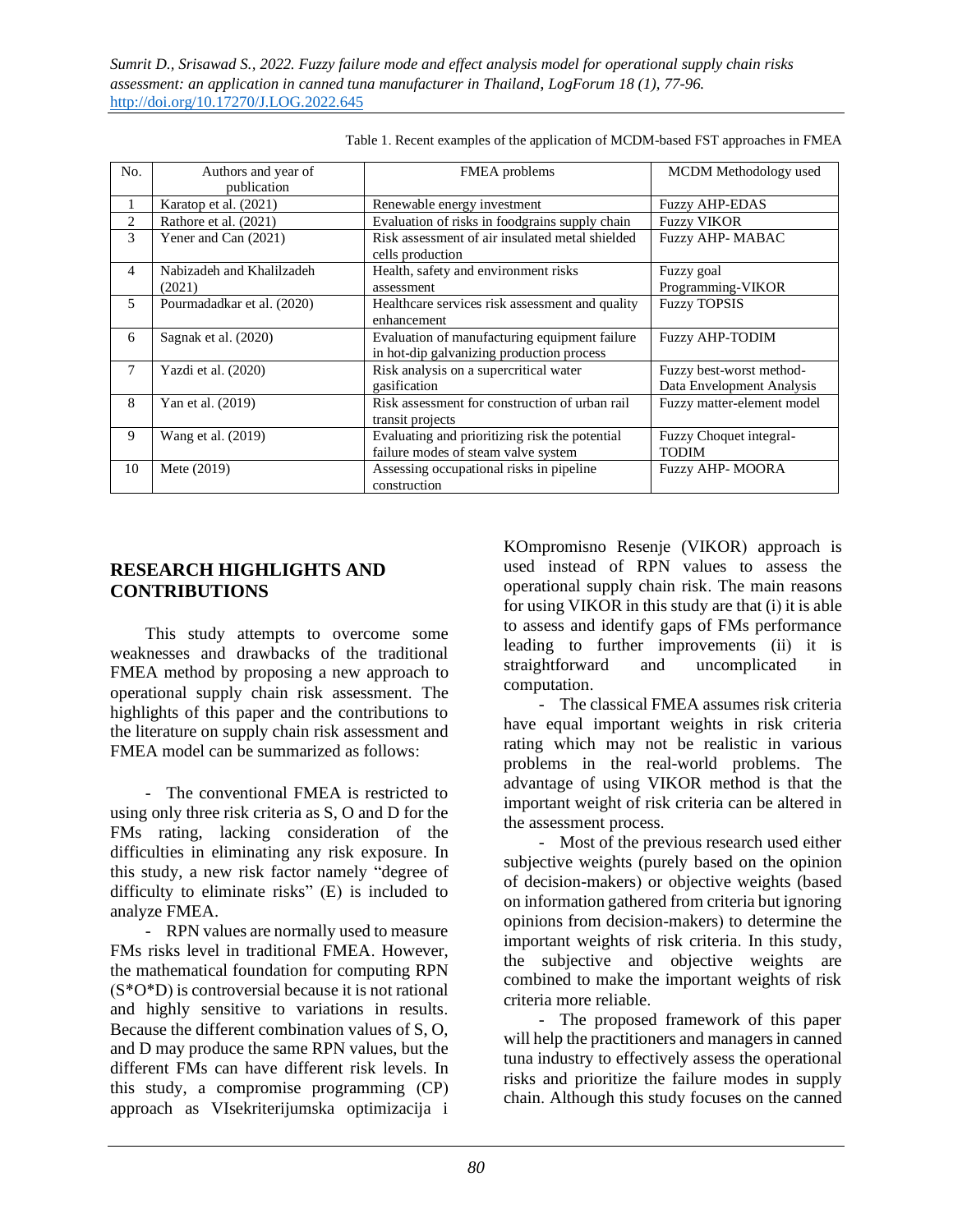tuna industry, the proposed framework can be applied to other industries in a similar procedure.

The present study is organized as follows: a brief of mathematical preliminaries is included in the second part. The proposed framework for operational supply chain risks assessment is presented in the third part of the study. The fourth part illustrates the application of the proposed framework of this study. Finally, the conclusions and future research are drawn in the fifth part.

### **MATHEMATICAL PRELIMINARIES FUZZY SET THEORY**

Fuzzy set theory (FST) was proposed by Zadeh [1965] to logically map linguistic variables to crisp variables in the decision-making processes of human judgement. FST is wildly used to deal with uncertain and imprecise information in fuzzy multi-criteria decisionmaking (FMCDM) problems. The main concept of FST is defined as linguistic variables based on a specific type of fuzzy set. A fuzzy set is generally represented by a membership function that assigns a degree of membership within the range [0,1] known as fuzzy number to each linguistic variable belonging to the fuzzy set. A fuzzy set can be mathematically defined in terms of fuzzy numbers as:  $N = \{(x), \mu_N(x), x \in R\};$ 

where  $\mu_N(x)$  is a degree of membership within the range  $[0,1]$ .

### **TRAPEZOIDAL FUZZY NUMBERS (TrFN**)

There are different types of fuzzy numbers such as Triangular Fuzzy Number (TFN), Trapezoidal Fuzzy Number (TrFN), and Gaussian Fuzzy Number (GFN). In this study, TrFN is used to address uncertain and imprecise information because it is a comprehensive computation and broadly used in various problems. A pictorial TrFN is shown in figure 1 and the mathematical membership function can be denoted as follows [Wang et al. 2019]:

$$
\mu_N(x) = \begin{cases}\n(x - l)/(m_1 - l), & x \in [l, m_1] \\
1 & x \in [m_1, m_2] \\
(r - x)/(r - m_2), & x \in [m_2, r] \\
0 & ; otherwise\n\end{cases}
$$
\n(1)

\*where  $\{(l, m_1, m_2, r) | l, m_1, m_2, r \in R; l \leq$  $m_1 \le m_2 \le r$ .



Fig. 1 Trapezoidal fuzzy number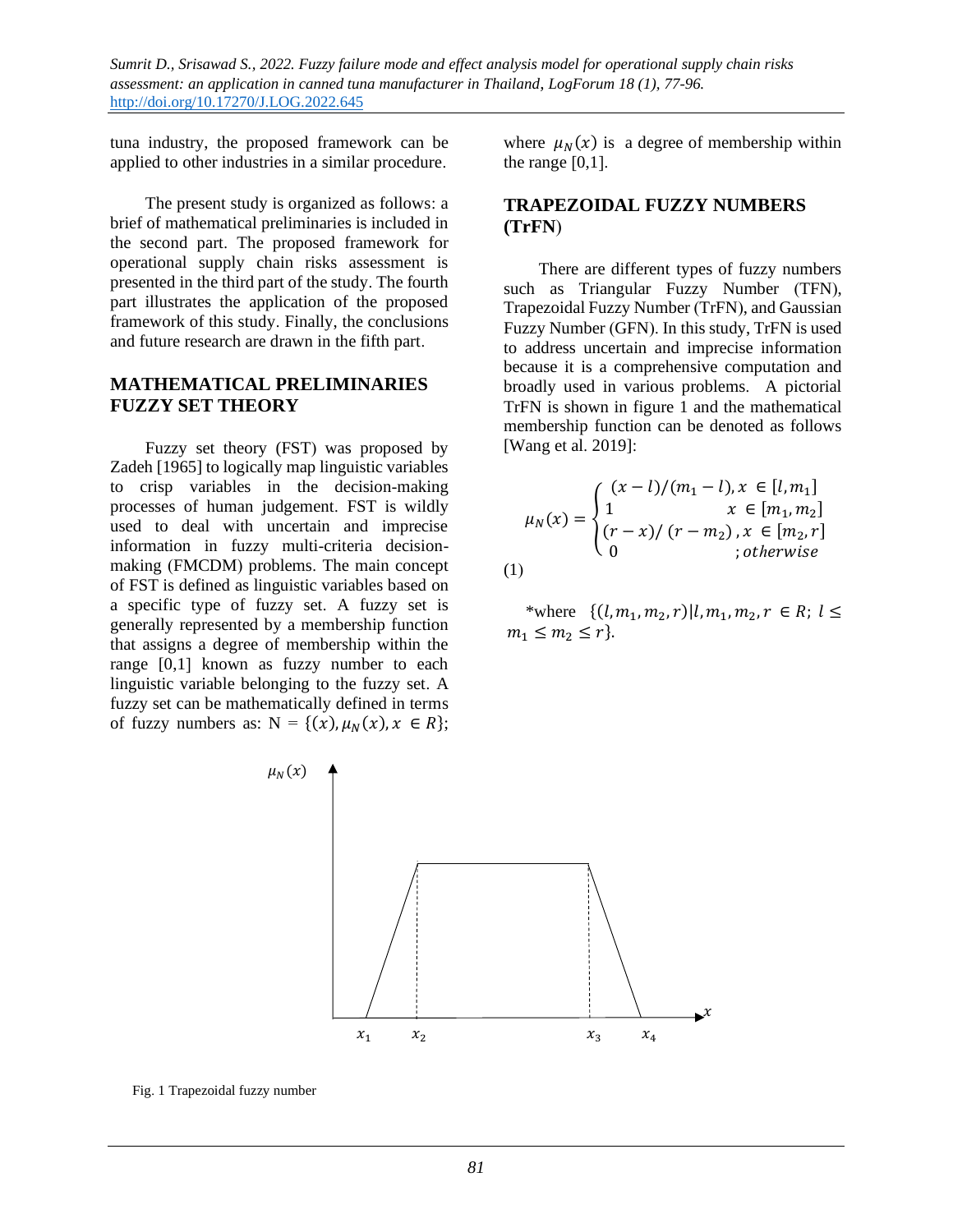### **COMPUTING THE SUBJECTIVE WEIGHTS OF RISK**

The fuzzy rating for subjective weight of  $j^{th}$ criterion is given by the expert  $k^{th}$  be  $\widetilde{w}_{jk}^s$  =  $\{ (w_{jk1}^s, w_{jk2}^s, w_{jk3}^s, w_{jk4}^s) | j = 1, 2, ..., n \}.$  Hence, the fuzzy rating for subjective weights  $(w_j^s)$  from all experts are aggregated into group as [Shemshadi et al. 2011]:

$$
w_j^s = \begin{cases} w_{j1}^s = \min_k \{ w_{jk1}^s \} \\ w_{j2}^s = \frac{1}{k} \sum_{k=1}^k w_{jk2}^s \\ w_{j3}^s = \frac{1}{k} \sum_{k=1}^k w_{jk3}^s \\ w_{j4}^s = \max_k \{ w_{jk4}^s \} \end{cases}
$$
(2)

\*where  $w_j^s = [w_{j1}^s, w_{j2}^s, w_{j3}^s, w_{j4}^s$ is the subjective weight of  $j^{th}$  risk criterion.

## **CONSTRUCT AGGREGATED FUZZY RATING MATRIX**

The fuzzy rating score collected from expert  $k^{th}$  for  $i^{th}$  alternative regarding  $j^{th}$  criterion is denoted as  $\tilde{x}_{ijk} = (x_{ijk1}, x_{ijk2}, x_{ijk3}, x_{ijk4}).$ Then, the fuzzy rating scores from all experts are aggregated into a group as [Shemshadi et al. 2011]:

$$
\tilde{X}_{ij} = \begin{cases}\n x_{ij1} = \min_{k} \{x_{ijk1}\} \\
 x_{ij2} = \frac{1}{K} \sum_{k=1}^{K} x_{ijk2} \\
 x_{ij3} = \frac{1}{K} \sum_{k=1}^{K} x_{ijk3} \\
 x_{ij4} = \max_{k} \{x_{ijk4}\}\n \end{cases}
$$
\n(3)

Thus, the aggregated fuzzy rating matrix  $(\tilde{R})$  is constructed as:

$$
\widetilde{D} = \begin{bmatrix} x_{11} & x_{12} & \cdots & x_{1n} \\ x_{21} & x_{22} & \cdots & x_{2n} \\ \vdots & \vdots & \ddots & \vdots \\ x_{m1} & x_{m2} & \cdots & x_{mn} \end{bmatrix}
$$
 (4)

<sup>\*</sup>where 
$$
x_{ij} = (x_{ij1}, x_{ij2}, x_{ij3}, x_{ij4})
$$

### **DEFUZZIFY THE AGGREGATED FUZZY RATING MATRIX**

Each element in the aggregated fuzzy rating matrix  $(\tilde{R})$  is defuzzified into crisp values as [Shemshadi et al. 2011]:

$$
\text{Defuzz}(x_{ij}) = \frac{\int \mu(x) \cdot x \, dx}{\int \mu(x) \, dx} \tag{5}
$$
\n
$$
\int_{x}^{x} \int_{x}^{x} \left( \frac{x - x_{ij1}}{x - x_{ij}} \right) \cdot x \, dx + \int_{x}^{x} \int_{x}^{x} \int_{x}^{x} \left( \frac{x_{ij4} - x}{x - x_{ij}} \right) \cdot x \, dx
$$

$$
= \frac{\int x_{ij1}^{x_{ij2} - x_{ij1}} \int x_{ik2}^{x_{ik3} - x_{ik4}} \int x_{ij3}^{x_{ij2}} \left( x_{ij4}^{x_{ij3}} - x_{ij5} \right) dx}{\int x_{ij1}^{x_{ij2}} \left( x_{ij2}^{x_{ik1}} \right) dx + \int x_{ij3}^{x_{ij3}} dx + \int x_{ij4}^{x_{ij4}} \left( x_{ij4}^{x_{ij4} - x_{ij5}} \right) dx}
$$
  
= 
$$
\frac{-x_{ij1} x_{ij2} + x_{ij3} x_{ij4} + \frac{1}{3} \left( x_{ij4} - x_{ij3} \right)^2 - \frac{1}{3} \left( x_{ij2} - x_{ij1} \right)^2}{-x_{ij1} - x_{ij2} + x_{ij3} + x_{ij4}}
$$

#### **SHANNON ENTROPY APPROACH**

Shannon [2001] introduced the entropy approach to measure the uncertainty inherited in information and explain it with probability theory. In this study, entropy is employed to determine the objective weights of risk criteria. The entropy procedure is presented as follows [Lee and Chang, 2018]:

#### **Step 1: Normalize the evaluation of the decision matrix**

Based on the defuzzify aggregated fuzzy rating matrix, all elements are normalized to render the evaluation criteria become dimensionless as:

$$
P_{ij} = \frac{P_{ij}}{\sum_j P_{ij}} \tag{6}
$$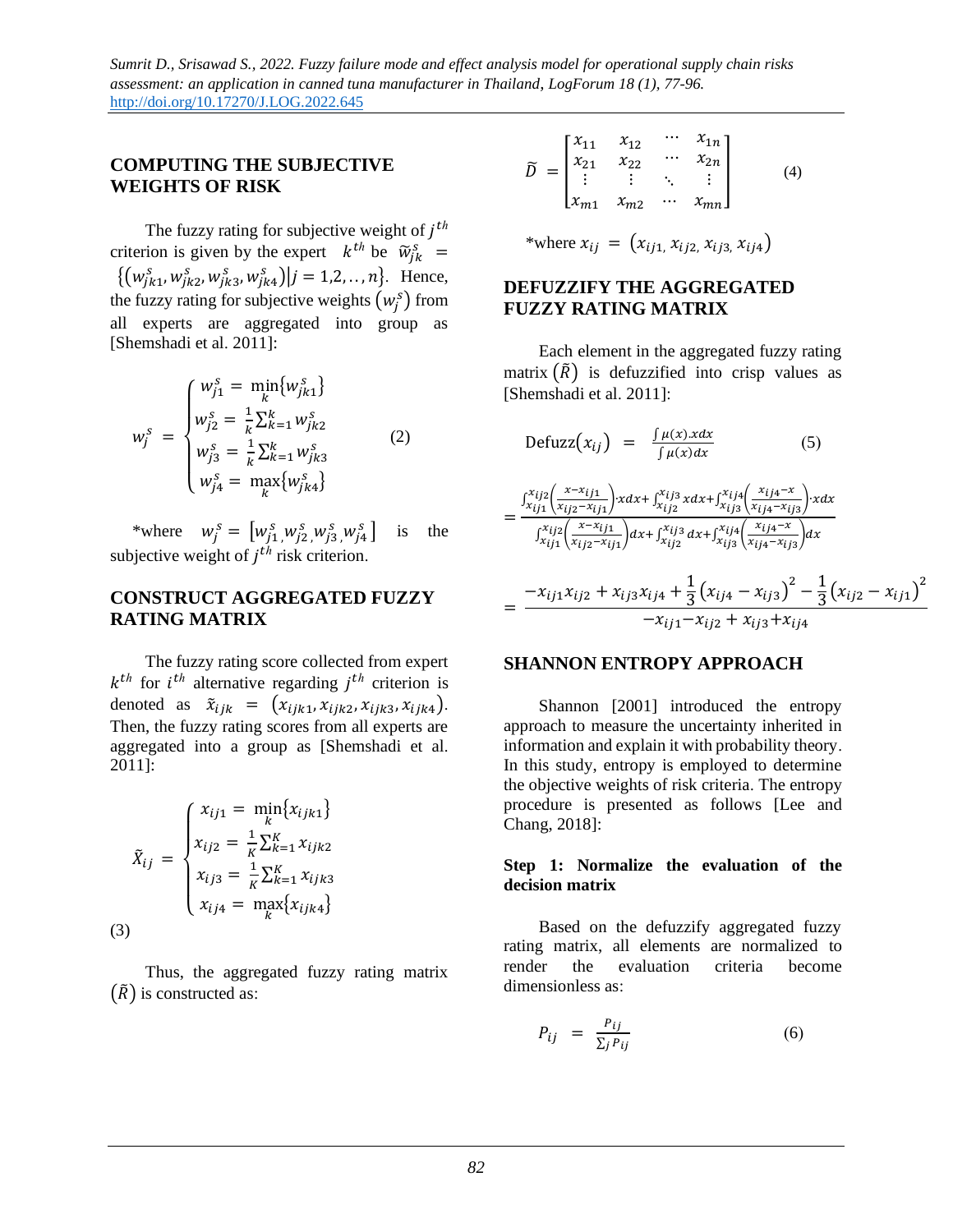### **Step 2: Calculate entropy measuring values of criteria**

The entropy measuring values  $(e_i)$  of the evaluation criteria are calculated as:

$$
e_j = -k \sum_{j=1}^n P_{ij} \ln (P_{ij}) \quad (7)
$$

\*where  $k = (\ln(m))^{-1}$  and *m* is the number of alternatives.

#### **Step 3: Determine the divergence values**

The divergence values  $(d_i)$  of evaluation criteria are determined as:

$$
d_j = 1 - e_j \tag{8}
$$

#### **Step 4: Compute the normalized weights of criteria**

The normalized weights of evaluation criteria are computed as:

$$
w_j = \frac{div_j}{\sum_j div_j} \tag{9}
$$

### **FUZZY VIKOR**

VIKOR is one of MCDM techniques that help decision-makers prioritize the alternatives with respect to assessment criteria. The basic concept of this technique is that the location of the best alternative is close to the ideal solution. In other words, the best one has the shortest distance from the ideal solution. In this study, fuzzy VIKOR is employed to prioritize the failure modes. The computation procedure of fuzzy VIKOR is illustrated as follows [Shemshadi et al. 2011]:

$$
f_{ij} = \frac{\int \mu(x). \, x dx}{\int \mu(x) dx}
$$

### **Step 1: Normalize the aggregated fuzzy rating matrix**

Based on the aggregated fuzzy rating matrix  $(\overline{R})$ , all elements are normalized to make them can be comparable. Then, the normalized the aggregated fuzzy rating matrix  $(U = [u_{ij}]_{m \times n})$ is constructed as:

 $u_{ij} = \left\{ \left( \frac{x_{ij1}}{x_{ij}} \right)$  $\frac{x_{ij1}}{x_{ij1}^-}$ ,  $\frac{x_{ij2}}{x_{ij1}^-}$  $\frac{x_{ij2}}{x_{ij1}^-}$ ,  $\frac{x_{ij3}}{x_{ij1}^-}$  $\frac{x_{ij3}}{x_{ij1}^-}$ ,  $\frac{x_{ij4}}{x_{ij1}^-}$  $\left\{\frac{x_{i j 4}}{x_{i j 1}}\right\}$  for cost criterion (10)

$$
u_{ij} = \left\{ \left( \frac{x_{ij1}}{x_{ij4}^+}, \frac{x_{ij2}}{x_{ij4}^+}, \frac{x_{ij3}}{x_{ij4}^+}, \frac{x_{ij4}}{x_{ij4}^+} \right) \right\}
$$
 for benefit criterion (11)

\*where  $x_{ij4}^+ = \max_i \{x_{ij4}\}$  for benefit criterion, while  $x_{ij1}^- = \min_i \{x_{ij1}\}$  for cost criterion.

#### **Step 2: Calculate the overall performance rating**

The overall performance ratings values of alternatives  $(f_{ii})$  are calculated as [Shemshadi et al. 2011]:

$$
F = [f_{ij}]_{m \times n}
$$
  

$$
f_{ij} = defuzz(u_{ij} \otimes w_j^s)
$$
 (12)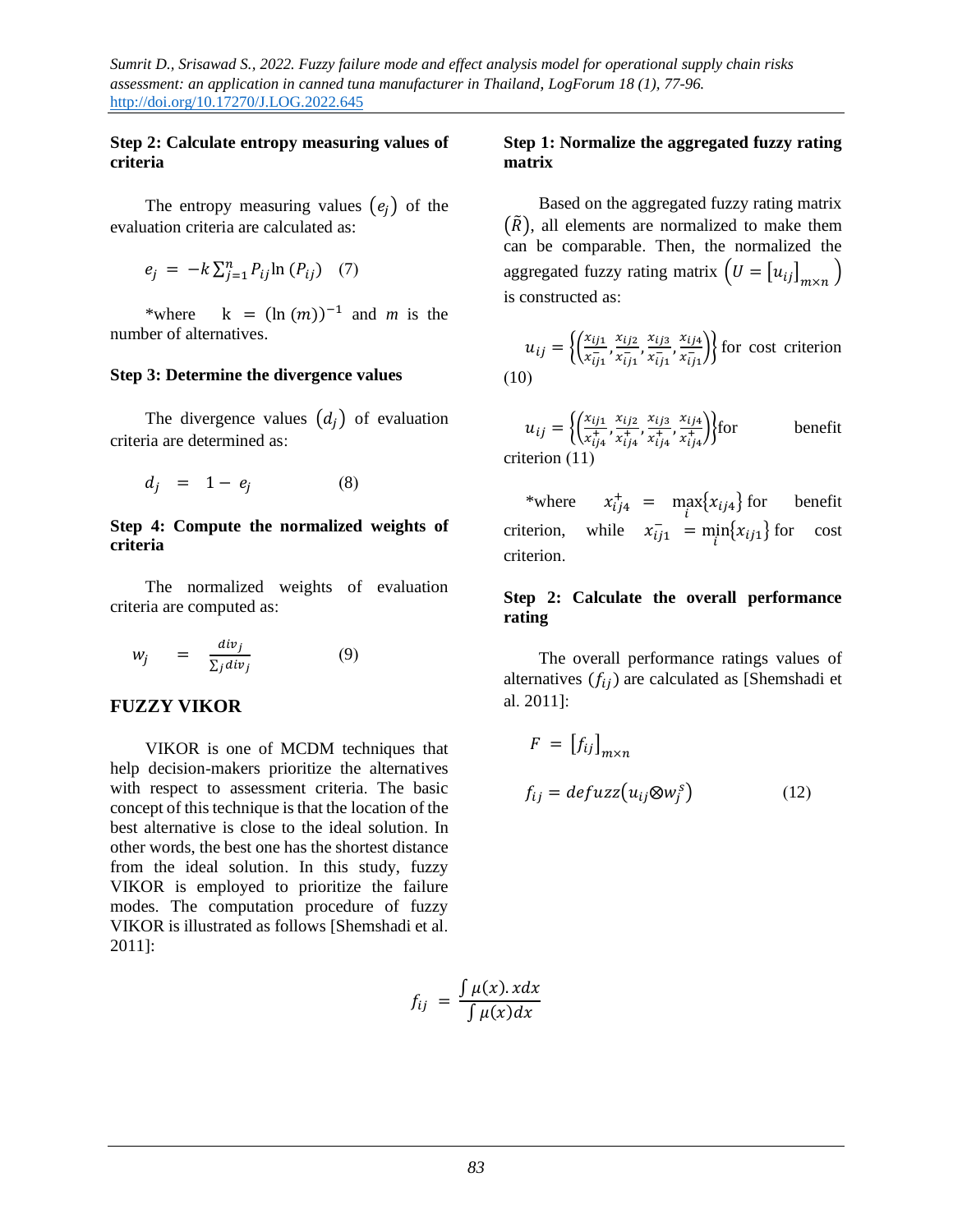$$
f_{ij} = \frac{\int_{u_{ij1}w_{j1}^s}^{u_{ij2}w_{j2}^s} \left(\frac{x - w_{j1}^s}{u_{ij2}w_{j2}^s - u_{ij1}w_{j1}^s}\right) \cdot x dx + \int_{u_{ij2}w_{j2}^s}^{u_{ij3}w_{j3}^s} x dx + \int_{u_{ij3}w_{j3}^s}^{u_{ij4}w_{j4}^s} \left(\frac{u_{ij4}w_{j4}^s - x}{u_{ij4}w_{j4}^s - u_{ij3}w_{j3}^s}\right) \cdot x dx}{\int_{u_{ij1}w_{j1}^s}^{u_{ij2}w_{j2}^s} \left(\frac{x - u_{ij1}w_{j1}^s}{u_{ij2}w_{j2}^s - u_{ij1}w_{j1}^s}\right) dx + \int_{u_{ij2}w_{j2}^s}^{u_{ij3}w_{j3}^s} dx + \int_{u_{ij3}w_{j3}^s}^{u_{ij4}w_{j4}^s} \left(\frac{u_{ij4}w_{j4}^s - x}{u_{ij4}w_{j4}^s - u_{ij3}w_{j3}^s}\right) dx
$$
  

$$
f_{ij} = \frac{-(u_{ij1}u_{ij2})(w_{j1}^s w_{j2}^s) + (u_{ij3}u_{ij4})(w_{j3}^s w_{j4}) + \frac{1}{3}(u_{ij4}w_{j4}^s - u_{ij3}w_{j3}^s)^2 - \frac{1}{3}(u_{ij2}w_{j2}^s - u_{ij1}w_{j1}^s)^2}{-u_{ij1}w_{j1}^s - u_{ij2}w_{j2}^s + u_{ij3}w_{j3}^s + u_{ij4}w_{j4}^s}
$$

where  $w^s = [w_{j1}^s, w_{j2}^s, w_{j3}^s, w_{j4}^s]$  is the subjective weights of risk criterion.

#### **Step 3: Determine the best ideal and the worst ideal values**

The best ideal value  $(f_j^*)$  and the worst ideal values  $(f_j^-)$  of the overall performance rating values of alternatives  $(f_{ij})$  can be defined as:

$$
f_i^* = \max_i \{ f_{ij} \} \qquad (13)
$$

$$
f_i^- = \min_i \{ f_{ij} \} \qquad (14)
$$

### **Step 4: Calculate the values of utility measure**   $\boldsymbol{S}_{\boldsymbol{t}}$  and regret measure  $\boldsymbol{R}_{\boldsymbol{t}}$  for each alternative

The value of  $S_i$  and  $R_i$  for each alternative can be calculated by using LP-matric  $(L_{P,i})$  as an aggregating function to determine the compromise raking of the alternative. According to LP-matric,  $L_{1,i}$  and  $L_{\infty,i}$  are used to compute  $S_i$ and  $R_i$  as follows:

$$
L_{P,i} = \left\{ \sum_{j=1}^{n} [w_j (r_j^* - r_{ij})/(r_j^* - r_j^*)]^{p} \right\}^{1/p}
$$
\n
$$
(15)
$$
\n
$$
S_i = \sum_{j=1}^{n} \frac{w_j^o (r_i^* - r_{ij})}{(r_i^* - r_i^-)}
$$
\n
$$
(16)
$$
\n
$$
R_i = \max_{i} \left( \frac{w_j^o (r_i^* - r_{ij})}{(r_i^* - r_i^-)} \right)
$$
\n
$$
(17)
$$

\*where  $w_j^o$  the objective weight of risk criterion obtained from Shannon entropy.

### Step 5: Compute the values of  $Q_i$  for failure **modes**

The value of  $Q_i$  for each failure mode can be computed as:

$$
Q_i = \frac{v(S_i - S^*)}{S^* - S^*} + \frac{(1 - v)(R_i - R^*)}{R^* - R^*}
$$
  
(18)

\*where

$$
S^{-} = \max_{i} \{ S_{i} \}
$$
 (19)

$$
S^* = \min_i \{ S_i \} \tag{20}
$$

$$
R^{-} = \max_{i} \{R_{i}\} \tag{21}
$$

$$
R^* = \min_i \{R_i\} \tag{22}
$$

 $v$  stands for weight for the strategy of maximum group utility, while  $1 - v$  stands for the weight of the individual regret*.* In this study, the value is 0*.*5*.* 

#### **Step 6: Prioritize the failure modes**

The failure modes are prioritized based on  $S_i$ ,  $R_i$ , and  $Q_i$  in ascending order.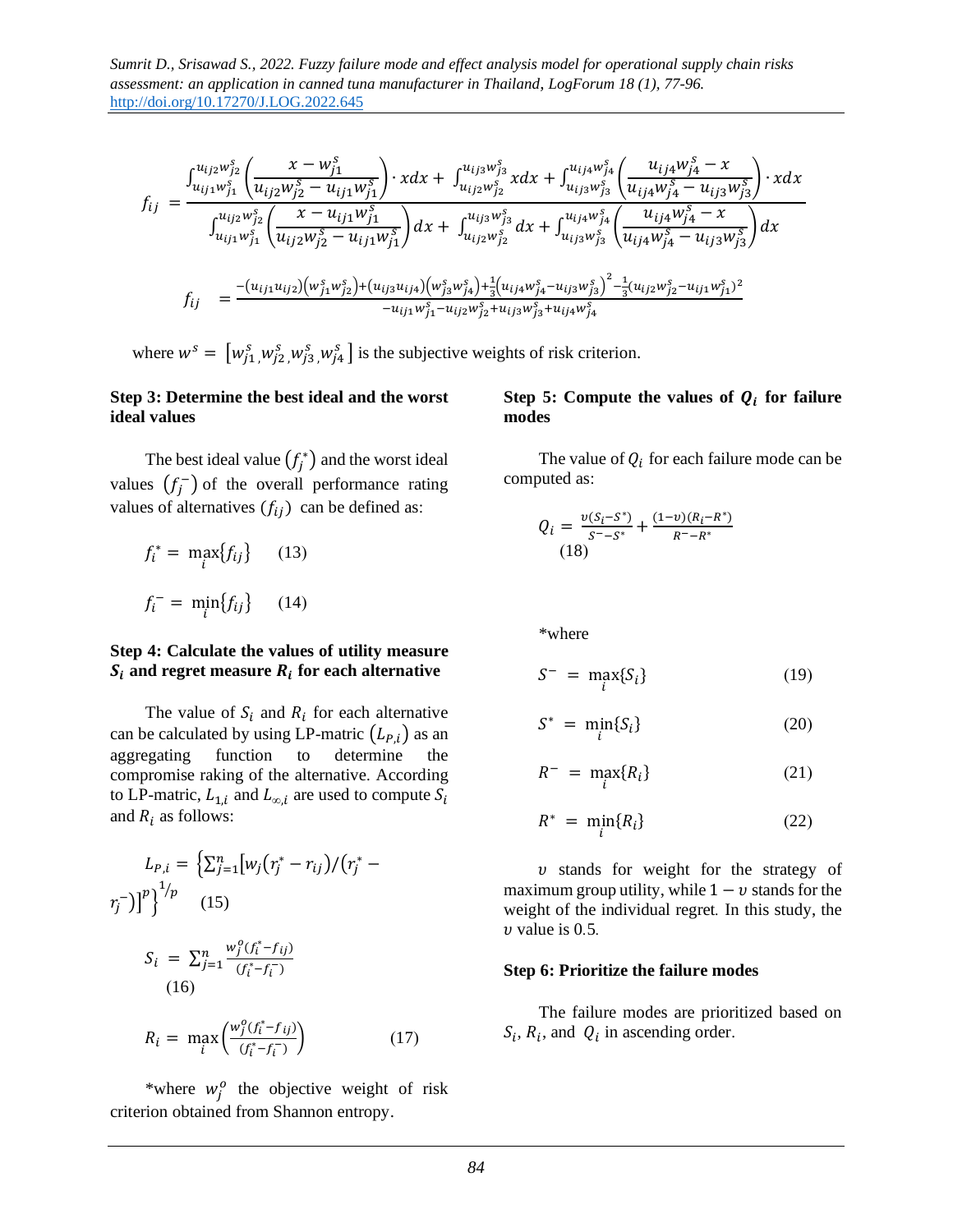### **Step 7: Examine the condition of the compromise solution**

In this step, the condition of the compromise solution is examined. Considering the minimum value of  $Q_i$ , the failure mode  $FM^{(1)}$  is the first ranked if the following two conditions are fulfilled.

Condition #1: Acceptable advantage:  $Q(FM^{(2)} - FM^{(1)}) \geq DQ$  where  $FM^{(2)}$  is the second-ranked list by  $Q_i$  and  $DQ = \frac{1}{J} - 1$ .

Condition #2: Acceptable stability in the decision making. The failure mode  $FM^{(1)}$  must be the first priority ranked by  $S_i$  or/and  $R_i$ . It indicates that the compromise solution is stable in decision-making process (when  $v > 0.5$  is required, or "by experts' consensus"  $v \approx 0.5$ , or "by veto"  $v < 0.5$ ).

If one of the conditions cannot be met, then a set of compromise solutions is assigned as follows:

- Failure mode  $FM^{(1)}$  and  $FM^{(m)}$  if only if "Condition# 2" is not met, or

- Failure mode  $FM^{(1)}$ ,  $FM^{(2)}$ , ...,  $FM^{(m)}$ . If only if "Condition# 1" is not met;  $FM<sup>(m)</sup>$  is defined by the relation  $Q(FM^{(m)} - FM^{(1)}) \ge$ DO for maximum *M*.

## **PROPOSED FRAMEWORK FOR OPERATIONAL SUPPLY CHAIN RISKS ASSESSMENT**

This study proposed eight phases framework for operational supply chain risks assessment based on fuzzy FMEA as: Phase I-Identify potential operational supply chain risks based on FMEA, Phase II-Define risk criteria and measuring scale, Phase III-Compute the subjective weights of risk criteria, Phase IV:

Construct aggregated fuzzy rating matrix of FMs, Phase V- Defuzzify the aggregated fuzzy rating matrix of FMs, Phase VI-Compute the objective weights of risk criteria, Phase VII-Prioritize the FMs, and Phase VIII-Perform a sensitivity analysis. The schematic diagram of the proposed framework is illustrated in figure 2.

## **APPLICATION OF THE PROPOSED FRAMEWORK**

### **CASE STUDY**

The proposed framework is validated by using one of the leading canned tuna manufacturers in Thailand. This manufacturer is regarded as the largest producer of ready-to-eat canned tuna products in Southeast Asia with annual sales exceeding US\$ 3.2 billion in the year 2020. The company operates as an original brand manufacturer (OBM). In the past few years, this company encounters various risks causing an interruption in the supply chain. Company executive staffs need to proactively develop an effective plan to mitigate those risks. To do this, a panel of experts consists of six experts with more than ten years of experience including plant manager, logistics manager, quality assurance manager, risk management manager, procurement manager and academician. Therefore, the proposed framework in this study is used as a tool to assist a panel of experts to identify, assess and prioritize the risks inherited in supply chain operations.

### **RESULTS**

#### *Phase I: Identify potential operational supply chain risks based on FMEA*

The experts are invited to investigate the potential failure modes (FMs) of operation supply chain risks for case manufacturing. After several rounds of discussions, eleven FMs are identified as presented in Table 2.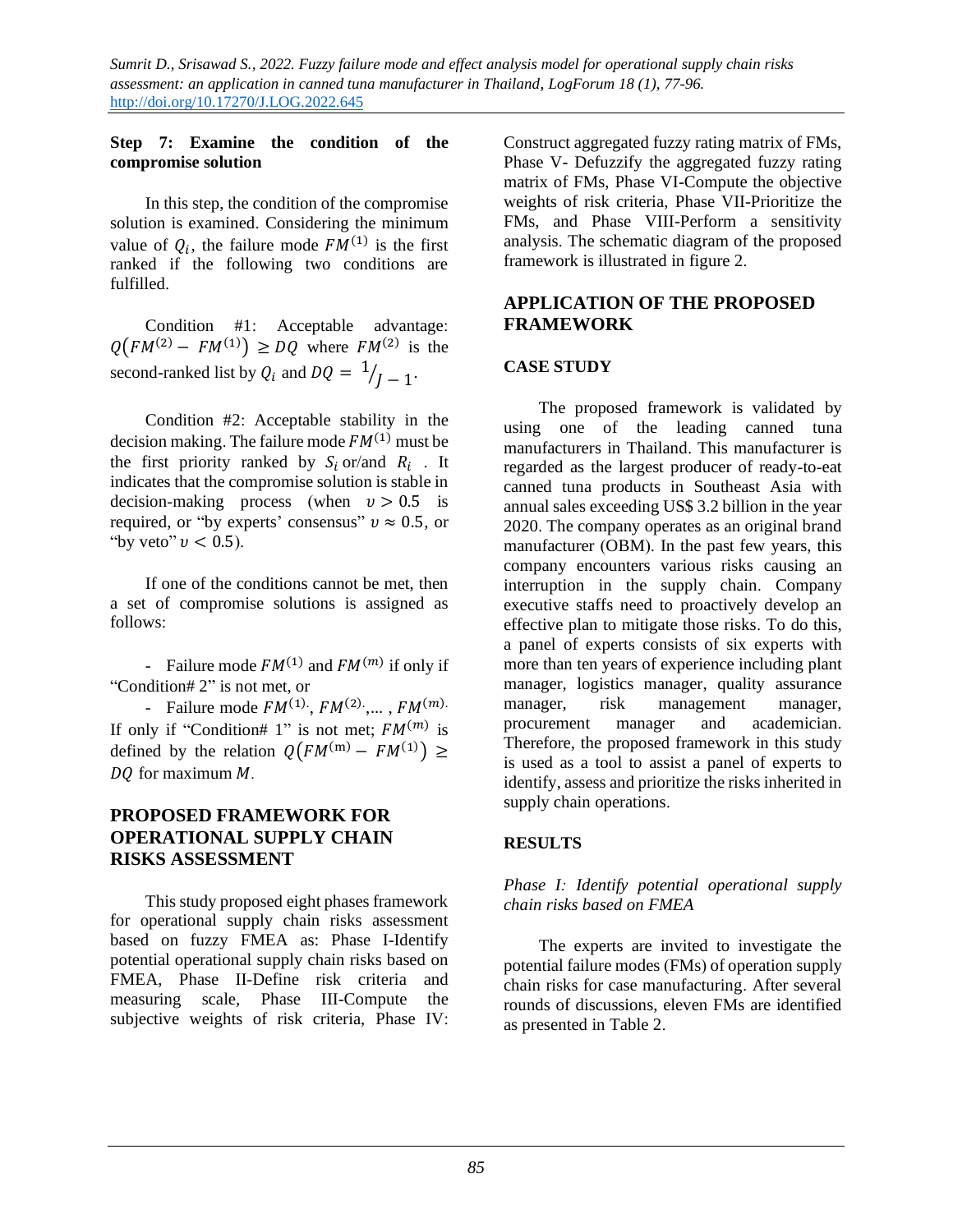

Fig. 2. The proposed framework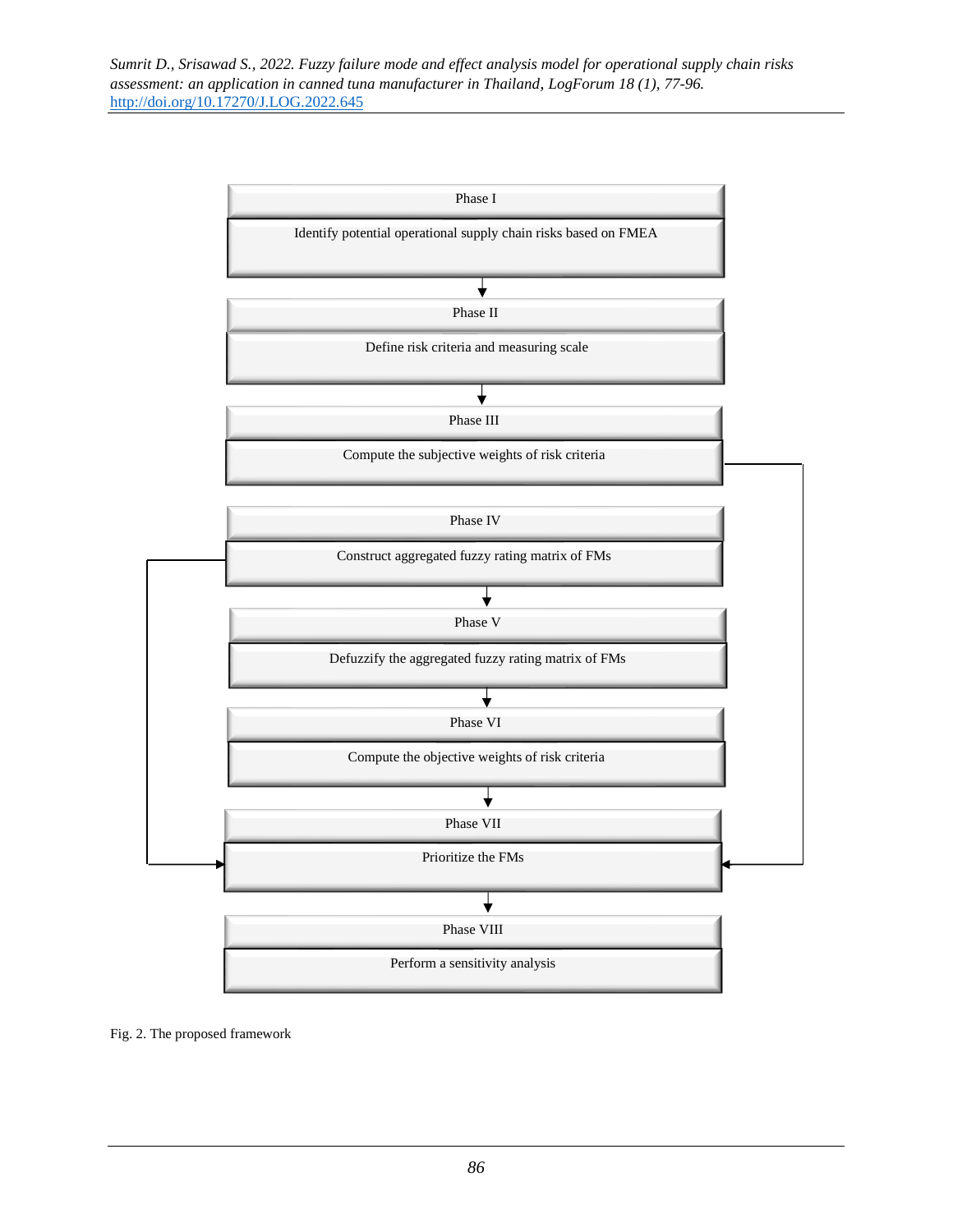| Code            | <b>Failure Mode of operational supply</b><br>chain risks                  | <b>Effect</b>                                                                                                                                                                                                                                 |
|-----------------|---------------------------------------------------------------------------|-----------------------------------------------------------------------------------------------------------------------------------------------------------------------------------------------------------------------------------------------|
| FM1             | Risk of volatility raw materials<br>supplied                              | Manufacturers face a shortage of raw materials and/or raw materials that do<br>not meet the requirements. This results in excess lead times and<br>unacceptable quality levels of the raw materials supplied.                                 |
| FM <sub>2</sub> | Risk of relying on a few major<br>suppliers                               | Manufacturers have low bargaining power with suppliers as their<br>dependence on a few major suppliers results in high raw material costs.                                                                                                    |
| FM3             | Risk of product deterioration                                             | Manufacturers face deterioration and spoilage of tuna products caused by<br>the use of improper temperatures. Disease and contamination in transport<br>activities This results in higher cost of quality and loss of business<br>reputation. |
| FM4             | Risk of variabilities in production<br>processes.                         | Manufacturers face variability in the production process, resulting in higher<br>production costs, loss of productivity and non-conforming finished<br>products.                                                                              |
| FM <sub>5</sub> | Risk of improper inventory<br>management                                  | Manufacturers face higher inventory costs, inventory shortage and obsolete<br>inventory due to keeping too low or too high inventory.                                                                                                         |
| FM <sub>6</sub> | Risk of failing to comply with<br>industrial standard                     | Manufactures face revocation of required industry standard certificates<br>such as Good Manufacturing Practice: GMP, Hazard Analysis and Critical<br>Control Point: HACCP resulting in production halts and damage to<br>business reputation. |
| FM7             | Risk of inefficient traceability system<br>across supply chain processes. | Manufacturers do not meet the security requirements for record storage and<br>counterfeit detection. This results in ongoing problems that are difficult for<br>manufactures to deal with in the event of a nonconforming product recall.     |
| FM8             | Risk of a shortage of skilled workers                                     | Manufacturers face a shortage of skilled workers. This can lead to a<br>competitive disadvantage in the seafood market.                                                                                                                       |
| FM9             | Risk of products damage and<br>contamination during transportation.       | Manufacturers face damage and product contamination during<br>transportation. This results in higher reverse logistics costs for<br>nonconforming products and customer complaints.                                                           |
| <b>FM10</b>     | Risk of technological innovation<br>change.                               | Manufacturers cannot keep up with the rapid changes of technological<br>innovations. This could lead to a competitive disadvantage in the seafood<br>market.                                                                                  |
| <b>FM11</b>     | Risk of failure in information<br>technology (IT) system                  | Manufacturers face disruptions in their businesses including sales,<br>production and cash flow in the supply chain due to IT system failure.                                                                                                 |

Table 2. The identification of potential FMs for case manufacturing

### *Phase II: Define risk criteria and measuring scale.*

Through brainstorming session, the experts define the four risks of FMs as "severity" (S), "probability of occurrence" (O), "probability of detection" (D) and "degree of difficulty to eliminate risks" (E). Also, the measurement scales in linguistic terms for subjective important weights of risk criteria, and for assessment of FMs are provided in Table 3 and Table 4, respectively.

### *Phase III: Compute the subjective weights of risk criteria*

The experts evaluate the subjective weights of risk criteria (S, O, D, E) by using linguistics terms in Table 3 and the results are shown in Table 5. The linguistic terms are converted to their corresponding fuzzy numbers as shown in Table 6. The subjective weights of risk criteria  $(w_j^s)$  are computed by aggregating the fuzzy numbers by equation (2) and the results are shown in Table 7.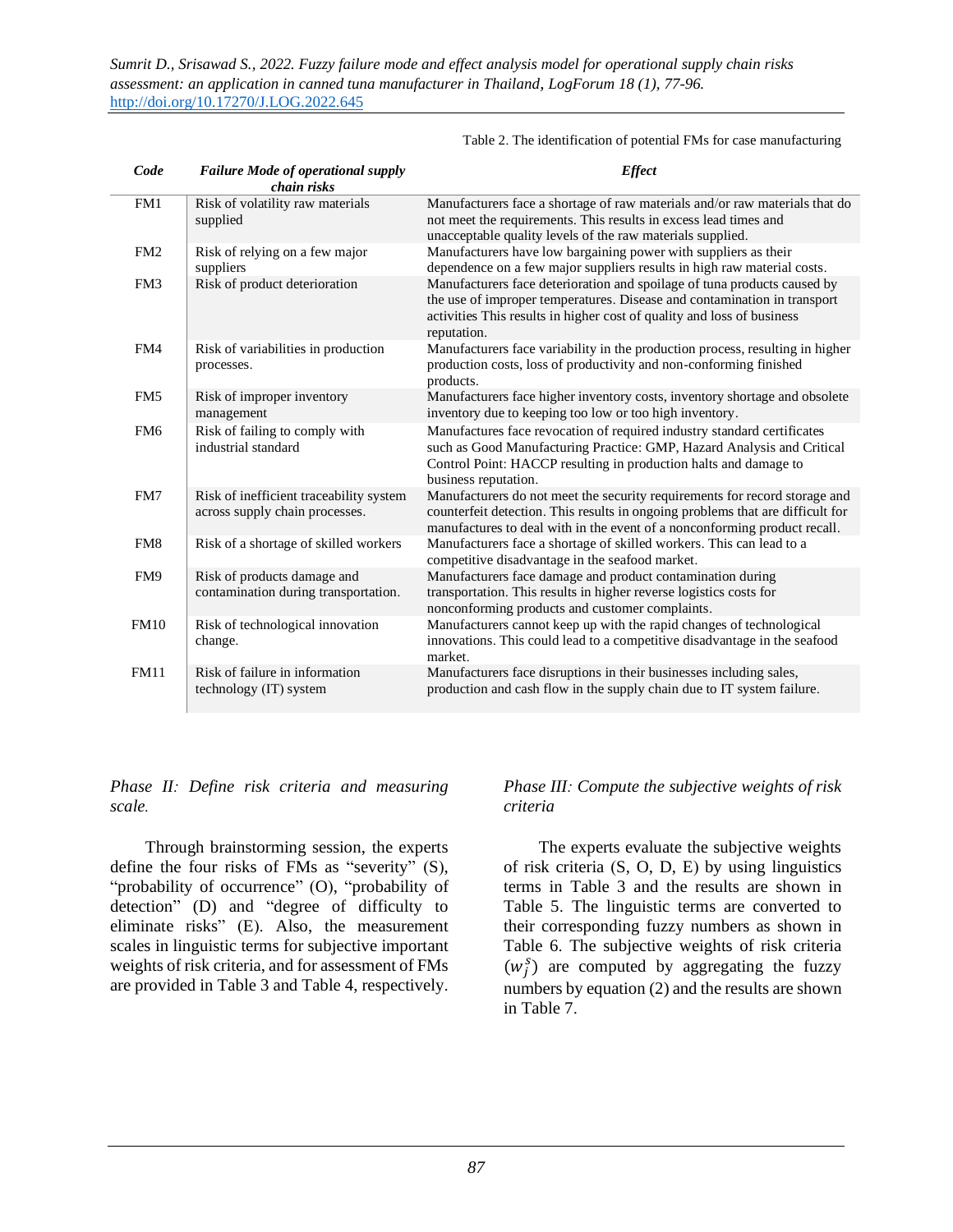| Linguistic terms | Abbreviation | <i>Fuzzy number</i>  |
|------------------|--------------|----------------------|
| Very low         | VL.          | (0.0, 0.0, 0.1, 0.2) |
| Low              | L            | (0.1, 0.2, 0.2, 0.3) |
| Medium low       | ML           | (0.2, 0.3, 0.4, 0.5) |
| Medium           | М            | (0.4, 0.5, 0.5, 0.6) |
| Medium high      | <b>MH</b>    | (0.5, 0.6, 0.7, 0.8) |
| High             | н            | (0.7, 0.8, 0.8, 0.9) |
| Very high        | VН           | (0.8, 0.9, 1.0, 1.0) |

Table 3. The measurement scales for subjective important weights of risk criteria

#### Table 4. The measurement scales for assessment FMs

| Severity<br>(S)  | <i>Occurrence</i><br>(O) | <b>Detection</b><br>(D) | Degree of difficulty to<br>eliminate risks<br>(E) | Trapezoidal<br><i>fuzzy numbers</i><br>(TFN) |
|------------------|--------------------------|-------------------------|---------------------------------------------------|----------------------------------------------|
| No(N)            | Almost Never (AN)        | Almost Certain (AC)     | Almost no difficulty (N)                          | (0,0,1,2)                                    |
| Very Slight (VS) | Remote (RS)              | Very High (VH)          | Remote $(R)$                                      | (0,1,2,3)                                    |
| Slight(S)        | Very Slight (VS)         | High(H)                 | Low (L)                                           | (1,2,3,4)                                    |
| Minor $(M)$      | Slight(S)                | Moderately High (MH)    | Relative Low (RL)                                 | (2,3,4,5)                                    |
| Moderate (MO)    | Low (L)                  | Medium $(M)$            | Moderate (M)                                      | (3,4,5,6)                                    |
| Significant (SI) | Medium $(M)$             | Low (L)                 | Moderate High (MH)                                | (4,5,6,7)                                    |
| Major $(M)$      | Moderate High (MH)       | Slight(S)               | High(H)                                           | (5,6,7,8)                                    |
| Extreme (E)      | High(H)                  | Very Slight (VS)        | Very High (VH)                                    | (6,7,8,9)                                    |
| Serious (SE)     | Very High (VH)           | Remote $(R)$            | Extremely High (EH)                               | (7,8,9,10)                                   |
| $Hazardous$ (H)  | Almost Certain (AC)      | Almost Impossible (AI)  | Almost Impossible (AI)                            | (8,9,10,10)                                  |

Table 5: The evaluation of subjective weights in linguistic terms

| Experts            | S         | $\Omega$ | D  | Ε  |
|--------------------|-----------|----------|----|----|
| $\,E_1$            | VH        | MH       | M  | H  |
| $\boldsymbol{E}_2$ | <b>VH</b> | H        | ML | MH |
| $E_{3}$            | H         | MH       | M  | H  |
| $\,E_4$            | <b>VH</b> | MH       | M  | H  |
| $E_5$              | VH        | MH       | ML | MH |
| $E_6$              | H         | МH       | M  | Н  |

Table 6. The evaluation of subjective weights in fuzzy numbers

| <i>Experts</i> | Risk criteria |                 |         |               |            |                                    |     |         |                 |     |     |     |     |                 |     |     |
|----------------|---------------|-----------------|---------|---------------|------------|------------------------------------|-----|---------|-----------------|-----|-----|-----|-----|-----------------|-----|-----|
| S              |               |                 |         | D<br>$\Omega$ |            |                                    |     |         |                 |     | E   |     |     |                 |     |     |
| $E_1$          | $0.8^{\circ}$ | $0.9 \quad 1.0$ |         |               |            | $1.0$   0.5 0.6 0.7                |     | $0.8\,$ | $0.4\quad 0.5$  |     | 0.5 | 0.6 | 0.7 | 0.8             | 0.8 | 0.9 |
| E <sub>2</sub> | 0.8           | 0.9             | - 1.0   | 1.0           | $\mid$ 0.7 | 0.8                                | 0.8 | 0.9     | $0.2 \quad 0.3$ |     | 0.4 | 0.5 | 0.5 | $0.6 \quad 0.7$ |     | 0.8 |
| $E_3$          | 0.7           | 0.8             | $0.8\,$ | 0.9           |            | $0.5$ 0.6 0.7                      |     | $0.8\,$ | $0.4\quad 0.5$  |     | 0.5 | 0.6 | 0.7 | 0.8             | 0.8 | 0.9 |
| $E_4$          | 0.8           | 0.9             | 1.0     |               |            | $1.0 \mid 0.5 \quad 0.6 \quad 0.7$ |     | 0.8     | $0.4\quad 0.5$  |     | 0.5 | 0.6 | 0.7 | 0.8             | 0.8 | 0.9 |
| $E_5$          | 0.8           | 0.9             | 1.0     | 1.0           |            | $0.5$ 0.6 0.7                      |     | 0.8     | $0.2 \quad 0.3$ |     | 0.4 | 0.5 | 0.5 | $0.6 \quad 0.7$ |     | 0.8 |
| $E_6$          | 0.7           | 0.8             | 0.8     | 0.9           |            | $0.5 \quad 0.6$                    | 0.7 | 0.8     | 0.4             | 0.5 | 0.5 | 0.6 | 0.7 | 0.8             | 0.8 | 0.9 |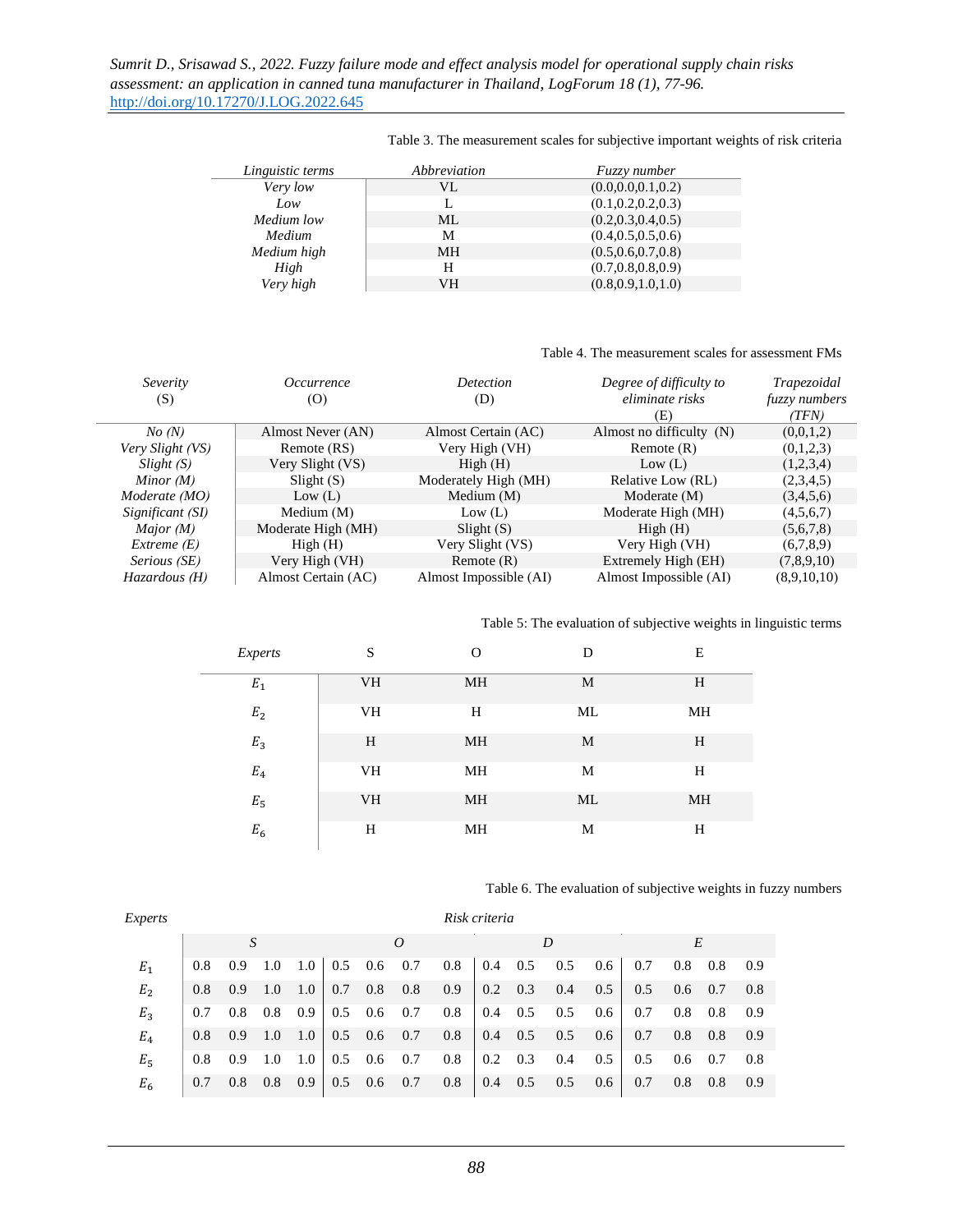|                    | Table 7. The subjective weights of risk criteria $(wis)$ |  |  |  |  |  |  |  |  |  |   |  |                                                                                                                                 |  |  |  |
|--------------------|----------------------------------------------------------|--|--|--|--|--|--|--|--|--|---|--|---------------------------------------------------------------------------------------------------------------------------------|--|--|--|
| Subjective         |                                                          |  |  |  |  |  |  |  |  |  | н |  |                                                                                                                                 |  |  |  |
| weights<br>$W_i^S$ |                                                          |  |  |  |  |  |  |  |  |  |   |  | $0.700$ $0.867$ $0.933$ $1.000$ $0.500$ $0.633$ $0.717$ $0.900$ $0.200$ $0.433$ $0.467$ $0.600$ $0.500$ $0.733$ $0.767$ $0.900$ |  |  |  |
|                    |                                                          |  |  |  |  |  |  |  |  |  |   |  |                                                                                                                                 |  |  |  |

#### *Phase IV: Construct aggregated fuzzy rating matrix of FMs*

The experts employ the linguistic terms in Table 4 to evaluate eleven FMs with respect to risk criteria and the results are shown in Table 8. The elements in Table 8 are then converted into corresponding fuzzy numbers. Using equations (3)-(4), the aggregated fuzzy rating matrix of FMs is constructed as shown in Table 9.

#### *Phase V: Defuzzify the aggregated fuzzy rating matrix of FMs into crisp numbers*

According to the aggregated fuzzy rating matrix Table 9, all elements are defuzzified into crisp numbers by using equation (5). The subjective weights can be obtained from Phase III. Table 10 shows the crisp numbers of FMs rating matrix.

Table 8. The evaluation of eleven FMs in linguistic terms

| No.         | S                     | O                   | D                   | E                    |
|-------------|-----------------------|---------------------|---------------------|----------------------|
| FM1         | SE, SE, SE, SE, SE, E | H, VH, H, VH, H, VH | M,MH,MH,MH,M,MH     | H,MH,MH,M,M,MH       |
| FM2         | E,MA,MA,SI,SI,MA      | M,M,MH,H,H,MH       | H,H,H,VH,VH,H       | MH,MH,H,H,MH,VH      |
| FM3         | SE, SE, SE, SE, SE, E | H, VH, H, VH, H, VH | H, H, H, MH, H, MH  | VH,EH,EH,VH,VH,EH    |
| FM4         | SI,MA,MA,SI,MA,MA     | H, VH, H, VH, H, VH | H,MH,H,MH,MH,H      | H,MH,MH,M,MH,H       |
| FM5         | SI,MA,MA,MA,MA,SI     | M,M,L,L,M,MH        | H,H,MH,H,MH,MH      | H, H, MH, MH, M, M   |
| FM6         | SE, SE, SE, SE, SE, E | M, L, L, L, M, L    | H, H, H, VH, H, VH  | H,H,MH,H,VH,VH       |
| FM7         | SI,SI,MA,MA,SI,MA     | MH,MH,M,H,MH,M      | H,M,MH,MH,M,MH      | MH,MH,H,H,MH,M       |
| FM8         | E,E,SE,MA,MA,E        | H,H,VH,MH,H,MH      | H, VH, H, VH, H, VH | H,H,H,VH,MH,MH,H     |
| FM9         | E, S.E, E, E, S.E.    | M, L, L, L, L, M    | L, L, S, VS, S, M   | H, VH, VH, MH, H, MH |
| <b>FM10</b> | MA, MA, E, MA, MA, MA | M,H,MH,MH,MH,MH     | H,H,H,VH,M,VH       | H,MH,MH,H,MH,MH      |
| FM11        | E,E,MA,MA,E,MA        | L, L, S, M, M, M    | H,H,VH,MH,V,M       | MH,MH,M,M,MH,H       |

Table 9. The aggregated evaluation decision matrix of FMs

|                 | S     |       |       |        |       |       | Ω     |        |       |       | D     |        |       |       | E     |       |
|-----------------|-------|-------|-------|--------|-------|-------|-------|--------|-------|-------|-------|--------|-------|-------|-------|-------|
|                 | $x_1$ | $x_2$ | $x_3$ | $x_4$  | $x_1$ | $x_2$ | $x_3$ | $x_4$  | $x_1$ | $x_2$ | $x_3$ | $x_4$  | $x_1$ | $x_2$ | $x_3$ | $x_4$ |
| FM1             | 6.000 | 7.833 | 8.833 | 10.000 | 6.000 | 7.500 | 8.500 | 10.000 | 6.000 | 7.500 | 8.500 | 10.000 | 5.000 | 6.167 | 7.167 | 9.000 |
| FM <sub>2</sub> | 4.000 | 5.833 | 6.833 | 9.000  | 4.000 | 6.000 | 7.000 | 9.000  | 4.000 | 6.000 | 7.000 | 9.000  | 4.000 | 5.667 | 6.667 | 9.000 |
| FM3             | 6.000 | 7.833 | 8.833 | 10.000 | 6.000 | 7.500 | 8.500 | 10.000 | 6.000 | 7.500 | 8.500 | 10.000 | 5.000 | 6.167 | 7.167 | 9.000 |
| FM4             | 4.000 | 5.667 | 6.667 | 8.000  | 6.000 | 7.500 | 8.500 | 10.000 | 6.000 | 7.500 | 8.500 | 10.000 | 5.000 | 6.167 | 7.167 | 9.000 |
| FM5             | 4.000 | 5.667 | 6.667 | 8.000  | 3.000 | 4.833 | 5.833 | 8.000  | 3.000 | 4.833 | 5.833 | 8.000  | 3.000 | 5.000 | 6.000 | 8.000 |
| FM <sub>6</sub> | 6.000 | 7.833 | 8.833 | 10.000 | 3.000 | 4.333 | 5.333 | 7.000  | 3.000 | 4.333 | 5.333 | 7.000  | 4.000 | 6.167 | 7.167 | 9.000 |
| FM7             | 4.000 | 5.500 | 6.500 | 8.000  | 4.000 | 5.500 | 6.500 | 8.000  | 4.000 | 5.500 | 6.500 | 8.000  | 3.000 | 5.167 | 6.167 | 8.000 |
| FM8             | 5.000 | 6.833 | 7.833 | 10.000 | 5.000 | 7.167 | 8.167 | 10.000 | 6.000 | 7.500 | 8.500 | 10.000 | 5.000 | 6.167 | 7.167 | 9.000 |
| FM9             | 6.000 | 7.500 | 8.500 | 10.000 | 3.000 | 4.333 | 5.333 | 7.000  | 4.000 | 6.000 | 7.000 | 9.000  | 4.000 | 5.667 | 6.667 | 9.000 |
| <b>FM10</b>     | 5.000 | 6.167 | 7.167 | 9.000  | 4.000 | 6.000 | 7.000 | 9.000  | 6.000 | 7.500 | 8.500 | 10.000 | 5.000 | 6.167 | 7.167 | 9.000 |
| <b>FM11</b>     | 6.000 | 7.833 | 8.833 | 10.000 | 6.000 | 7.500 | 8.500 | 10.000 | 6.000 | 7.500 | 8.500 | 10.000 | 5.000 | 6.167 | 7.167 | 9.000 |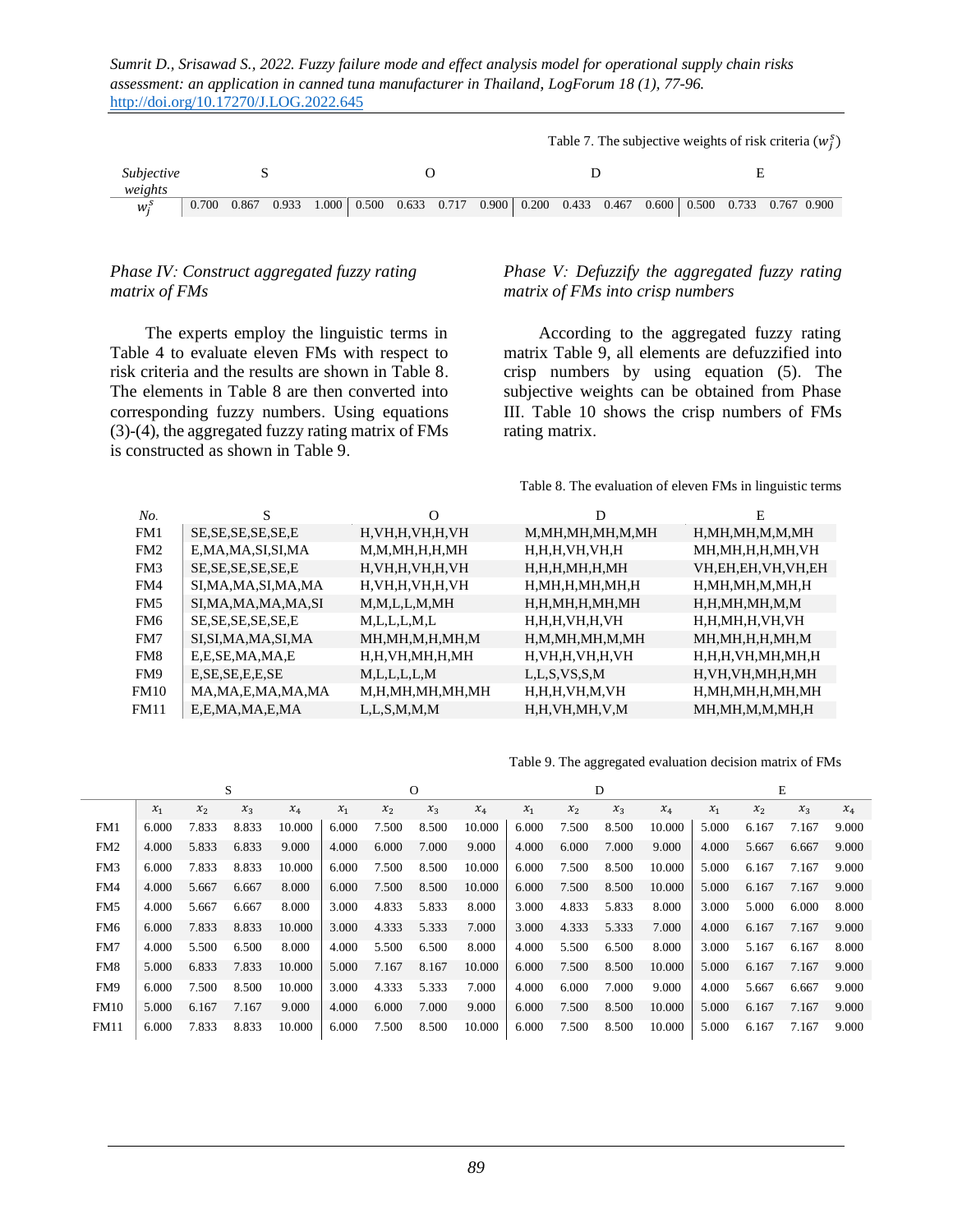|                 |       |       |       | $10012$ 10. $102$ $100$ $100$ |
|-----------------|-------|-------|-------|-------------------------------|
| Failure mode    | S     | Ω     | D     | E                             |
| FM1             | 8.133 | 8.000 | 5.438 | 6.867                         |
| FM2             | 6.435 | 6.500 | 2.067 | 6.370                         |
| FM3             | 8.133 | 8.000 | 5.933 | 6.867                         |
| FM4             | 6.067 | 8.000 | 5.933 | 6.867                         |
| FM <sub>5</sub> | 6.067 | 5.435 | 3.000 | 5.500                         |
| FM6             | 8.133 | 4.933 | 2.067 | 6.565                         |
| FM7             | 6.000 | 6.000 | 3.565 | 5.565                         |
| FM8             | 7.435 | 7.565 | 2.000 | 6.500                         |
| FM9             | 8.000 | 4.933 | 6.000 | 6.500                         |
| <b>FM10</b>     | 6.867 | 6.500 | 2.810 | 5.933                         |
| FM11            | 7.000 | 4.630 | 2.937 | 5.435                         |
|                 |       |       |       |                               |

Table 10. The crisp numbers of FMs rating matrix

#### *Phase VI: Compute the objective weights of risk criteria*

In this study, Shannon entropy method is employed to compute the objective weights of risk criteria. Based on Table 10, the elements in FMs rating matrix are normalized using equation (6). The entropy measuring values  $(e_i)$  the divergence values  $(d_i)$  of risk criteria are computed using equation (7) and equation (8), respectively. The objective weights  $(w_i)$  of risk criteria can be obtained by using equation (9). Table 11 shows the results of objective weights computation. It can be seen that the objective weights of risk criteria be  $S(0.253) = E(0.253)$ *O* (0.251)*>D* (0.242).

#### *Phase VII: Prioritize the FMs*

In this study, fuzzy VIKOR is applied to prioritize the FMs. Based on aggregated fuzzy rating matrix in Table 9, the elements are normalized using equation (10) for cost criterion (S, O, E) and equation (11) for benefit criterion (D). Table 12 shows the normalized aggregated fuzzy rating matrix. Then, the overall

performance rating  $(f_{ii})$  of each FM with respect to risk criteria is calculated using equation (12), as shown in Table 13. Based on Table 13, the best ideal value  $\left(f_j^*\right)$  and the worst ideal value  $\left(f_j^-\right)$  of FMs are determined by using equation (13) and equation (14), respectively. The values of utility measure  $S_i$ , and regret measure  $R_i$  for each FM are obtained using equations (15)-(17), respectively. Based on the objective weights obtained from Phase VI, the  $Q_i$  value for each FM is computed by using equations (18)-(22). In this study, the  $\nu$  value is defined as 0.5. Table 1 shows the values of  $S_i$ ,  $R_i$  and  $Q_i$ . Two conditions of compromise solution are examined and the results of both conditions are satisfied as shown in Table 14. Based on the results from Table 13 and Table 14, FMs are ranking, according to their  $Q_i$  values in ascending order (the smaller value is the higher the ranking). The results show that  $FM3 >$  $FM1 > FM4 > FM9 > FM8 > FM10 >$  $FM6 > FM2 > FM7 > FM11 > FM5$ .

Therefore, *FM3* is the most critical failure mode and the tuna industry should give the first priority to proactively manage risks.

Table 11. The object weights of risk criteria

|       |          |          |          | Е        |
|-------|----------|----------|----------|----------|
| $e_i$ | 5.733    | 5.703    | 5.538    | 5.741    |
| a,    | $-4.733$ | $-4.703$ | $-4.538$ | $-4.741$ |
| $W_i$ | 0.253    | 0.251    | 0.242    | 0.253    |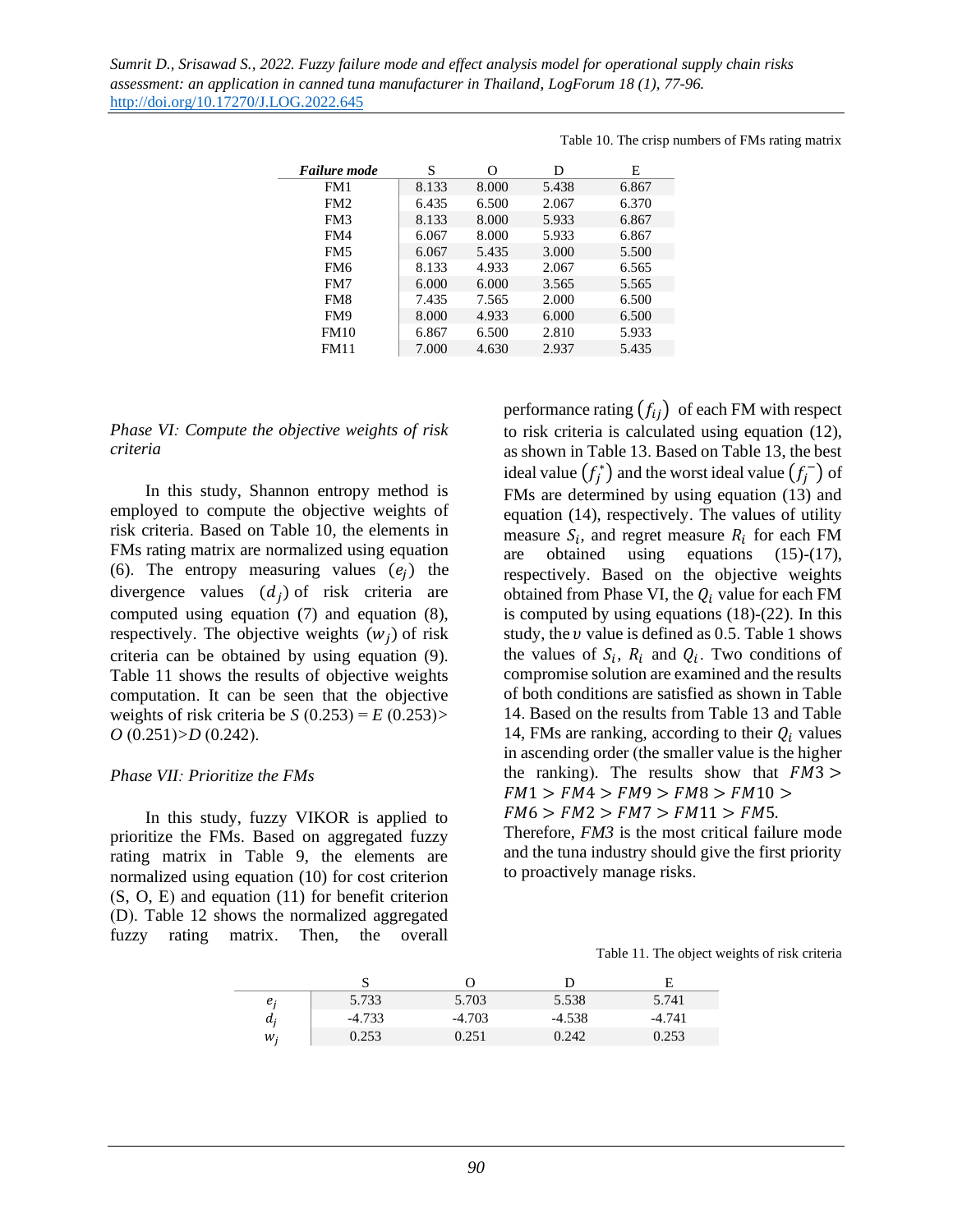|             |          |         | S     |       |       |       | $\overline{O}$ |       |       |         | $\boldsymbol{D}$ |       |       |         | $\cal E$ |       |
|-------------|----------|---------|-------|-------|-------|-------|----------------|-------|-------|---------|------------------|-------|-------|---------|----------|-------|
|             | $\chi_1$ | $x_{2}$ | $x_3$ | $x_4$ | $x_1$ | $x_2$ | $x_3$          | $x_4$ | $x_1$ | $x_{2}$ | $x_3$            | $x_4$ | $x_1$ | $x_{2}$ | $x_3$    | $x_4$ |
| FM1         | 1.500    | 1.958   | 2.208 | 2.500 | 3.000 | 3.750 | 4.250          | 5.000 | 0.222 | 0.537   | 0.648            | 1.000 | 1.667 | 2.056   | 2.389    | 3.000 |
| FM2         | 1.000    | 1.458   | 1.708 | 2.250 | 2.000 | 3.000 | 3.500          | 4.500 | 0.000 | 0.185   | 0.296            | 0.444 | 1.333 | 1.889   | 2.222    | 3.000 |
| FM3         | 1.500    | 1.958   | 2.208 | 2.500 | 3.000 | 3.750 | 4.250          | 5.000 | 0.444 | 0.593   | 0.704            | 0.889 | 1.667 | 2.056   | 2.389    | 3.000 |
| FM4         | 1.000    | 1.417   | 1.667 | 2.000 | 3.000 | 3.750 | 4.250          | 5.000 | 0.444 | 0.593   | 0.704            | 0.889 | 1.667 | 2.056   | 2.389    | 3.000 |
| FM5         | 1.000    | 1.417   | 1.667 | 2.000 | 1.500 | 2.417 | 2.917          | 4.000 | 0.111 | 0.278   | 0.389            | 0.556 | 1.000 | 1.667   | 2.000    | 2.667 |
| FM6         | 1.500    | 1.958   | 2.208 | 2.500 | 1.500 | 2.167 | 2.667          | 3.500 | 0.000 | 0.185   | 0.296            | 0.444 | 1.333 | 2.056   | 2.389    | 3.000 |
| FM7         | 1.000    | 1.375   | 1.625 | 2.000 | 2.000 | 2.750 | 3.250          | 4.000 | 0.111 | 0.352   | 0.463            | 0.667 | 1.000 | 1.722   | 2.056    | 2.667 |
| FM8         | 1.250    | 1.708   | 1.958 | 2.500 | 2.500 | 3.583 | 4.083          | 5.000 | 0.000 | 0.167   | 0.278            | 0.444 | 1.333 | 2.000   | 2.333    | 3.000 |
| FM9         | 1.500    | 1.875   | 2.125 | 2.500 | 1.500 | 2.167 | 2.667          | 3.500 | 0.333 | 0.611   | 0.722            | 1.000 | 1.333 | 2.000   | 2.333    | 3.000 |
| <b>FM10</b> | 1.250    | 1.542   | 1.792 | 2.250 | 2.000 | 3.000 | 3.500          | 4.500 | 0.000 | 0.222   | 0.333            | 0.667 | 1.333 | 1.778   | 2.111    | 2.667 |
| <b>FM11</b> | 1.250    | 1.625   | 1.875 | 2.250 | 1.000 | 2.167 | 2.667          | 3.500 | 0.000 | 0.259   | 0.370            | 0.667 | 1.000 | 1.611   | 1.944    | 2.667 |

Table 12. The normalized aggregated fuzzy rating matrix

Table 13. The overall performance rating  $(f_{ij})$  of each FM

| Failure mode    | S     | O     | D     | Е     | $S_i$ | $R_i$ | $Q_i$ | Prioritization |                |       |  |
|-----------------|-------|-------|-------|-------|-------|-------|-------|----------------|----------------|-------|--|
|                 |       |       |       |       |       |       |       | $S_i$          | $R_i$          | $Q_i$ |  |
| FM1             | 1.817 | 2.812 | 0.338 | 1.729 | 0.060 | 0.060 | 0.153 | 2              | 2              | 2     |  |
| FM <sub>2</sub> | 1.457 | 2.316 | 0.124 | 1.631 | 0.626 | 0.240 | 0.829 | 7              | $\overline{4}$ | 8     |  |
| FM3             | 1.817 | 2.812 | 0.410 | 1.729 | 0.000 | 0.000 | 0.000 |                |                |       |  |
| FM4             | 1.367 | 2.812 | 0.410 | 1.729 | 0.245 | 0.245 | 0.622 | 3              | 6              | 3     |  |
| FM <sub>5</sub> | 1.367 | 1.916 | 0.184 | 1.423 | 0.880 | 0.245 | 0.983 | 11             | 6              | 11    |  |
| FM6             | 1.817 | 1.721 | 0.124 | 1.678 | 0.530 | 0.250 | 0.794 | 6              | 7              | 7     |  |
| FM7             | 1.352 | 2.115 | 0.217 | 1.438 | 0.802 | 0.253 | 0.955 | 9              | 8              | 9     |  |
| FM <sub>8</sub> | 1.674 | 2.718 | 0.121 | 1.662 | 0.394 | 0.242 | 0.703 | 5              | 5              | 5     |  |
| FM9             | 1.787 | 1.721 | 0.385 | 1.662 | 0.340 | 0.250 | 0.686 | 4              | 7              | 4     |  |
| <b>FM10</b>     | 1.539 | 2.316 | 0.172 | 1.506 | 0.639 | 0.199 | 0.757 | 8              | 3              | 6     |  |
| <b>FM11</b>     | 1.569 | 1.713 | 0.178 | 1.407 | 0.833 | 0.253 | 0.973 | 10             | 8              | 10    |  |

Table 14. The condition of compromise solution

|              | Condition                                  | Check                                                                     | Result    |
|--------------|--------------------------------------------|---------------------------------------------------------------------------|-----------|
| Condition I  | Acceptable advantage                       | $Q(FM1) - Q(FM3) \geq 1/(m-1)$<br>$0.153 - 0.000 \ge 1/10$<br>0.153 > 0.1 | Satisfied |
| Condition II | Acceptable stability in<br>decision making | <i>FM3</i> is the best ranking indicated by $Q_i$ , $S_i$ and $R_i$       | Satisfied |

### *Phase VIII: Perform a sensitivity analysis*

To evaluate the robustness of the proposed FMEA model, the sensitivity analysis of the decision is conducted by altering the different values of weights for the strategy of maximum group utility  $(v)$ . The objective is to examine whether the FMs changes (according  $Q_i$  values) when the  $\nu$  value changes. In this study, a total of different eleven scenarios are analyzed by varying *v* values to 0, 0.1, 0.2, 0.3, 0.4, 0.5, 0.6, 0.7, 0.8, 0.9, and 1.0. The results of sensitivity analysis are shown in Table 15 and figure 3. It can be seen that *FM3* is the most critical failure mode followed by *FM2* in all scenarios. Moreover, the overall ranking of FMs is remained unchanged when *ν* = 0.4, 0.5 and 0.6, but it is sensitive at other  $\nu$ values. It implies that the selection of  $\nu$  values is necessary to balance between utility measure  $(S_i)$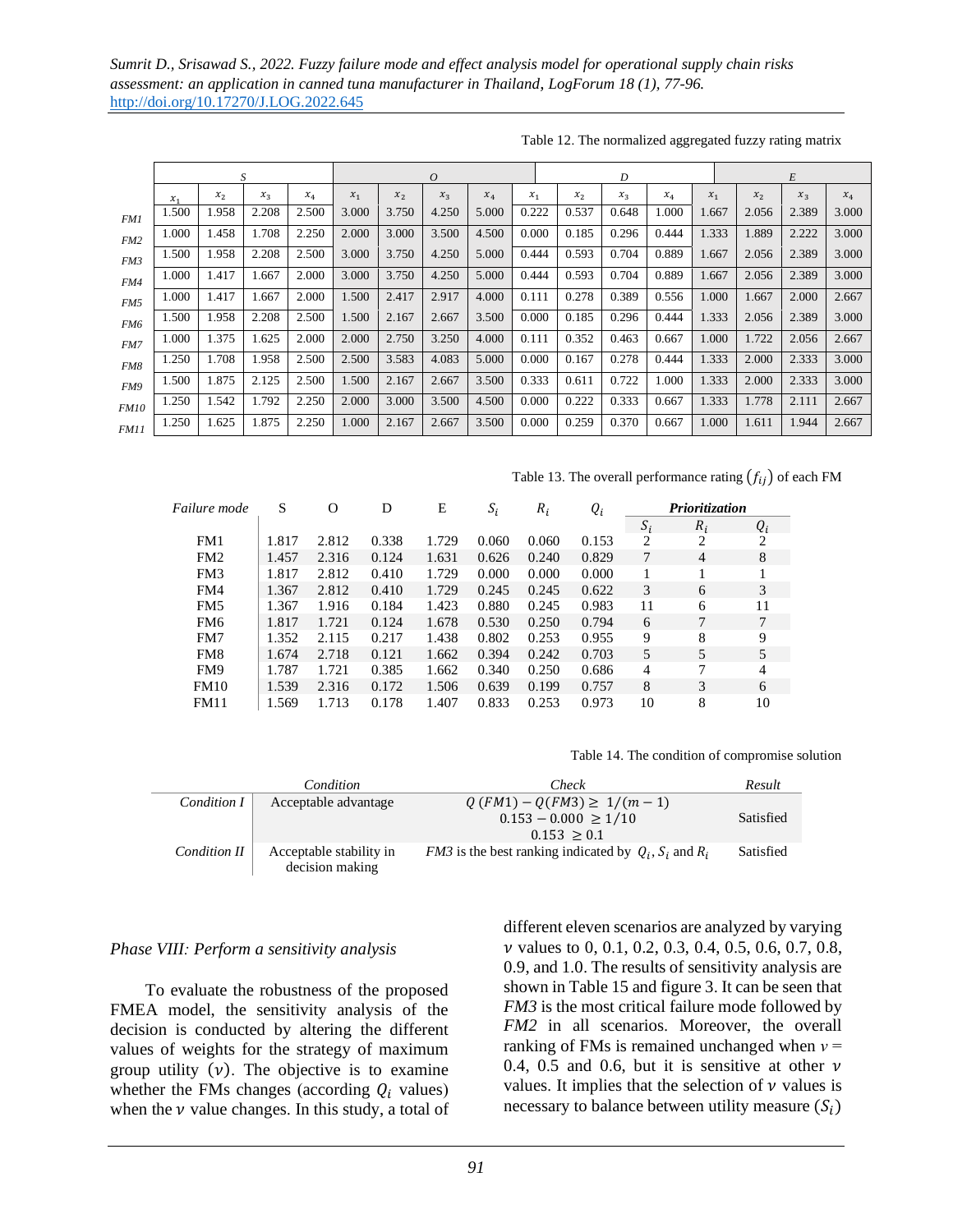and regret measure  $(R_i)$  plays an important role for implementing the proposed model. Thus, the implementation of the proposed framework

should apply  $v = 0.5$ , which means the failure modes are evaluated in a consensus way.

|  |  | Table 15. The results of sensitivity analysis |  |
|--|--|-----------------------------------------------|--|
|  |  |                                               |  |

| $Q_i$           |       |       |       |       |       |       |       |       |       |       |       |
|-----------------|-------|-------|-------|-------|-------|-------|-------|-------|-------|-------|-------|
| Scenario        |       | 2     | 3     | 4     | 5     | 6     | 7     | 8     | 9     | 10    | 11    |
| υ               | 0.0   | 0.1   | 0.2   | 0.3   | 0.4   | 0.5   | 0.6   | 0.7   | 0.8   | 0.9   | 1.0   |
| <b>FM1</b>      | 0.238 | 0.221 | 0.204 | 0.187 | 0.170 | 0.153 | 0.136 | 0.119 | 0.102 | 0.086 | 0.069 |
| FM <sub>2</sub> | 0.946 | 0.923 | 0.899 | 0.876 | 0.852 | 0.829 | 0.806 | 0.782 | 0.759 | 0.735 | 0.712 |
| FM3             | 0.000 | 0.000 | 0.000 | 0.000 | 0.000 | 0.000 | 0.000 | 0.000 | 0.000 | 0.000 | 0.000 |
| FM4             | 0.966 | 0.897 | 0.828 | 0.760 | 0.691 | 0.622 | 0.553 | 0.484 | 0.416 | 0.347 | 0.278 |
| FM5             | 0.966 | 0.969 | 0.973 | 0.976 | 0.980 | 0.983 | 0.986 | 0.990 | 0.993 | 0.997 | 1.000 |
| FM6             | 0.985 | 0.947 | 0.909 | 0.870 | 0.832 | 0.794 | 0.755 | 0.717 | 0.679 | 0.640 | 0.602 |
| FM7             | 0.998 | 0.990 | 0.981 | 0.972 | 0.964 | 0.955 | 0.946 | 0.937 | 0.929 | 0.920 | 0.911 |
| FM8             | 0.957 | 0.906 | 0.855 | 0.804 | 0.753 | 0.703 | 0.652 | 0.601 | 0.550 | 0.499 | 0.448 |
| FM9             | 0.985 | 0.925 | 0.865 | 0.806 | 0.746 | 0.686 | 0.626 | 0.566 | 0.506 | 0.446 | 0.386 |
| FM10            | 0.787 | 0.781 | 0.775 | 0.769 | 0.763 | 0.757 | 0.751 | 0.745 | 0.739 | 0.733 | 0.726 |
| <i>FM11</i>     | 1.000 | 0.995 | 0.989 | 0.984 | 0.979 | 0.973 | 0.968 | 0.963 | 0.957 | 0.952 | 0.947 |

Table 16. The priority of FMs in each scenario

| Priority of FMs |     |                |                |                |                          |                |                |     |                |              |                |
|-----------------|-----|----------------|----------------|----------------|--------------------------|----------------|----------------|-----|----------------|--------------|----------------|
| Scenario        |     | $\overline{c}$ | 3              | 4              | 5                        | 6              | π              | 8   | $\mathbf Q$    | 10           | 11             |
| υ               | 0.0 | 0.1            | 0.2            | 0.3            | 0.4                      | 0.5            | 0.6            | 0.7 | 0.8            | 0.9          | 1.0            |
| <i>FM1</i>      | 2   | 2              | $\overline{c}$ | $\overline{c}$ | 2                        | $\mathcal{L}$  | $\overline{c}$ | 2   | $\overline{c}$ | 2            | 2              |
| FM2             | 4   | 6              | $\mathbf{r}$   | 8              | 8                        | 8              | 8              | 8   | 8              | 8            | $\overline{7}$ |
| FM <sub>3</sub> |     |                |                |                |                          |                |                |     |                |              |                |
| FM4             | 6   | 4              | 4              | 3              | 3                        | 3              | 3              | 3   | 3              | 3            | 3              |
| FM5             | 6   | 9              | $\mathbf Q$    | 10             | 11                       | 11             | 11             | 11  | 11             | 11           | 11             |
| FM <sub>6</sub> | 8   | 8              | 8              | $\mathbf{r}$   | $\mathbf{r}$             | $\mathbf{r}$   | 7              | 6   | 6              | 6            | 6              |
| FM7             | 10  | 10             | 10             | 9              | Q                        | 9              | 9              | 9   | 9              | 9            | 9              |
| FM8             | 5   | 5              | 5              | 5              | $\overline{\phantom{0}}$ | $\overline{5}$ | 5              | 5   | 5              | 5            | 5              |
| FM9             | 8   | $\mathbf \tau$ | 6              | 6              | 4                        | 4              | 4              | 4   | 4              | 4            | 4              |
| FM10            | 3   | 3              | 3              | 4              | 6                        | 6              | 6              | 7   | $\mathbf{7}$   | $\mathbf{r}$ | 8              |
| <i>FM11</i>     | 11  | 11             | 11             | 11             | 10                       | 10             | 10             | 10  | 10             | 10           | 10             |



Fig. 3. Sensitivity analysis of eleven scenarios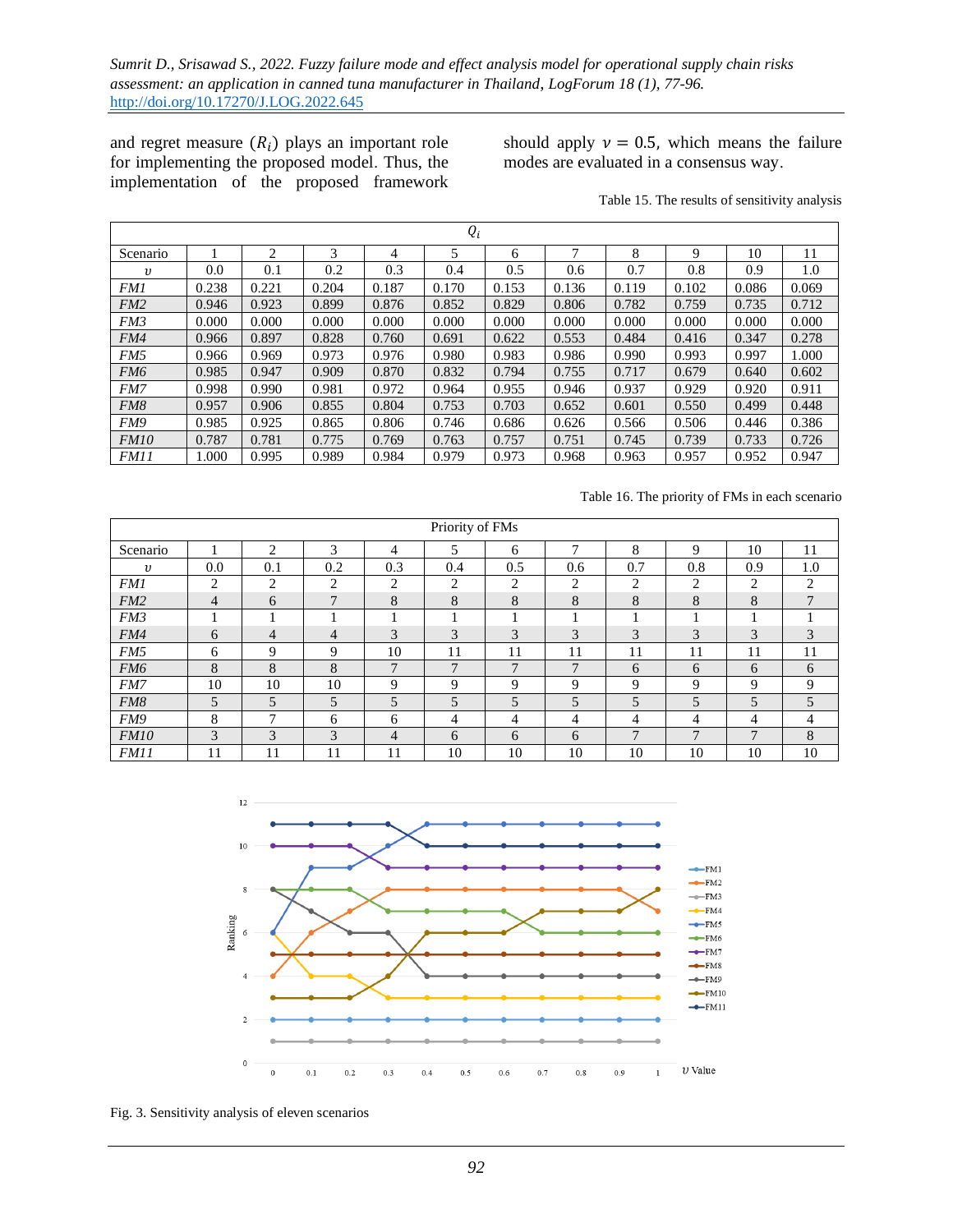## **CONCLUSIONS AND FUTURE RESEARCH**

In this study, a new FMEA based on MCDM approach is proposed to assess operational supply chain risks. The proposed framework can mitigate the disadvantages of conventional FMEAs in a number of ways. This study distinguishes from previous researches in many aspects. First, the fuzzy set theory under trapezoidal fuzzy number is used to deal with the uncertain and imprecise information in decision-making processes. Second, the eleven failure modes of operational supply chain risks are identified by a panel of experts. Third, the new risk criteria namely "degree of difficulty to eliminate risks" includes risk assessment. Forth, the important weights of risk criteria are determined by combining subjective weights and objective weights. The subjective weights are obtained by opinion of experts, while the objective weights are derived obtained by Shannon entropy method. Next, fuzzy VIKOR is employed to prioritize failure modes instead of a risk priority number (RPN). Finally, a sensitive is performed and the results indicate that the proposed framework provides the stability and robustness for failure modes ranking. A validation of the framework presented here uses the canned tuna industry in Thailand as a case study. The findings from this study indicates that the most three critical FMs are "risk of product deterioration" (*FM3*) followed by "risk of volatility raw materials supplied" (*FM1*) and "risk of variabilities in production processes" (*FM4*), respectively. The outcomes of this study enable tuna industry practitioners to proactively assess the operational supply chain risks. Moreover, the proposed framework can be applied to other seafood industries in the same procedure. Further research may extend from this framework by investigating the interaction between risk criteria using DEMATEL approach. Apart from that, the other MCDM methods such as CRITIC can be utilized to determine the objective weights. Also future research should include the sustainability dimensions of the supply chain in identifying failure modes.

## **ACKNOWLEDGMENTS AND FUNDING SOURCE DECLARATION**

This research received no specific grant from any funding agency in the public, commercial, or not-for-profit sectors.

## **REFERENCES**

Butdee S., Phuangsalee P., 2019. Uncertain risk assessment modelling for bus body manufacturing supply chain using AHP and fuzzy AHP, Procedia Manufacturing, 30, 663– 670.

<https://doi.org/10.1016/j.promfg.2019.02.094>

da Silva C., Barbosa-Ṕvoa A.P., Carvalho A., 2020. Environmental monetization and risk assessment in supply chain design and planning, Journal of Cleaner Production, 270, 121552.

<https://doi.org/10.1016/j.jclepro.2020.121552>

- Fan H., Li G., Sun H., Cheng T.C.E., 2016. An information processing perspective on supply chain risk management: antecedents, mechanism, and consequences, International Journal of Production Economics, 185, 63-75. <http://doi.org/10.1016/j.ijpe.2016.11.015>
- Fattahi R., Khalilzadeh M., 2018. Risk evaluation using a novel hybrid method based on FMEA extended MULTIMOORA and AHP methods under fuzzy environment, Safety Science, 102, 290-300.

<http://doi.org/10.1016/j.ssci.2017.10.018>

- Heckmann I., Comes T., Nickel S., 2015. A Critical Review on Supply Chain Risk - Definition, Measure and Modeling, Omega, 52, 119-132. <https://doi.org/10.1016/j.omega.2014.10.004>
- Junaid M., Xue Y., Syed M.W., Li J.Z., Ziaullah M., 2020. A neutrosophic AHP and TOPSIS framework for supply chain risk assessment in automotive industry of Pakistan, Sustainability, 12(1), 154. <https://doi.org/10.3390/SU12010154>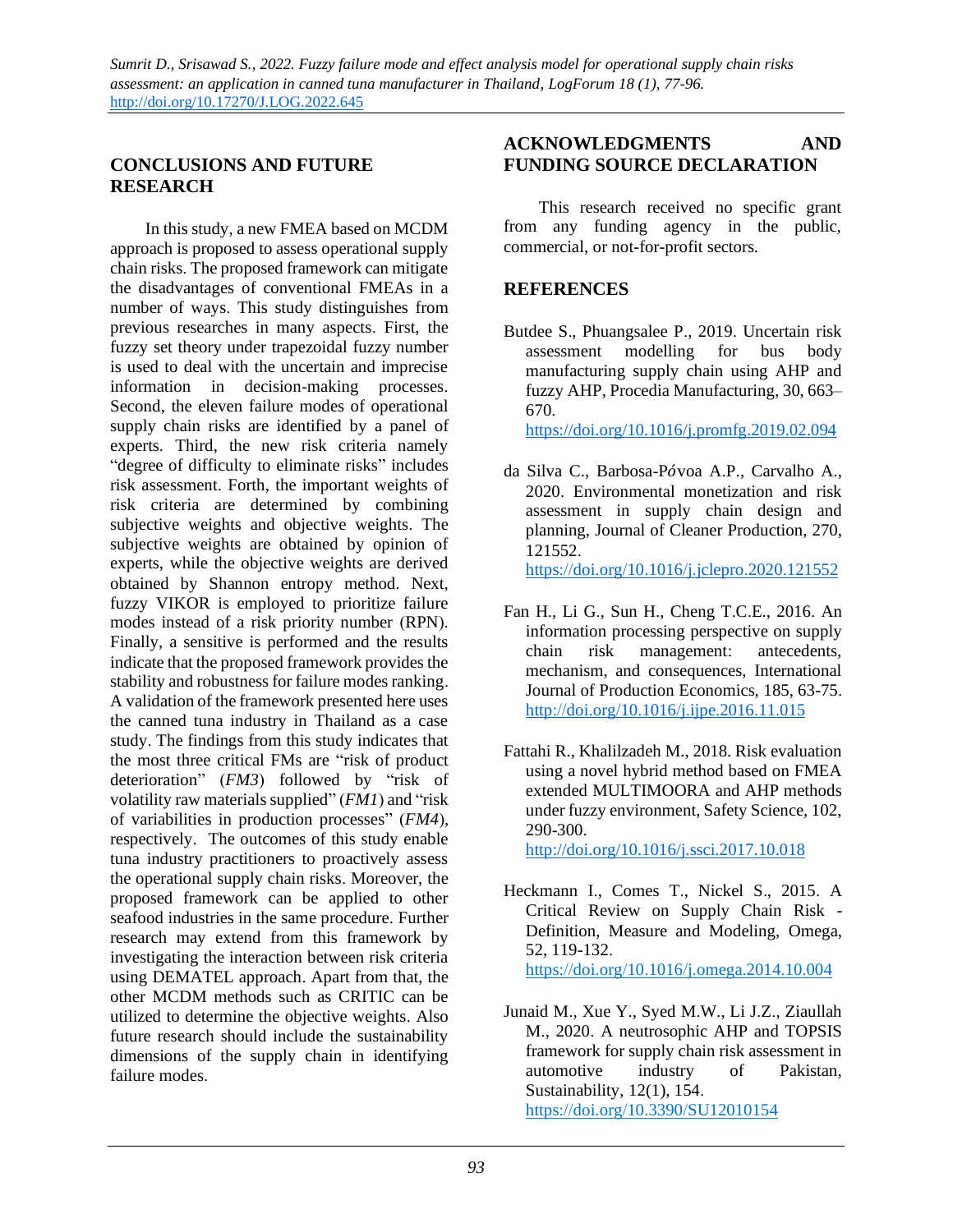Karatop B., Taşkan B., Adar E., Kubat C., 2021. Decision analysis related to the renewable energy investments in Turkey based on a Fuzzy AHP-EDAS-Fuzzy FMEA approach, Computers & Industrial Engineering, 151, 106958.

<http://doi.org/10.1016/j.cie.2020.106958>

Lee H.C., Chang C. T., 2018. Comparative analysis of MCDM methods for ranking renewable energy sources in Taiwan, Renewable and Sustainable Energy Reviews, 92, 883-896. <http://doi.org/10.1016/j.rser.2018.05.007>

- Liu B., Hu Y., Deng Y., 2018. New failure mode and effects analysis based on D numbers downscaling method, International Journal of Computers, Communications & Control, 13(2), 205–220. <http://doi.org/10.15837/ijccc.2018.2.2990>
- Mete S. 2019. Assessing occupational risks in pipeline construction using FMEA-based AHP-MOORA integrated approach under Pythagorean fuzzy environment, Human and Ecological Risk Assessment: An International Journal, 25(7), 1645-1660. [http://doi.org/10.1080/10807039.2018.15461](http://doi.org/10.1080/10807039.2018.1546115) [15](http://doi.org/10.1080/10807039.2018.1546115)
- Mohamed E.A., Youssef, M.M., 2017. Analysis of risk factors and events linked to the supply chain: case of automotive sector in Morocco, Journal of Logistics Management, 6(2), 41-51. [https://doi.org/10.5923/j.logistics.20170602.0](https://doi.org/10.5923/j.logistics.20170602.02) [2](https://doi.org/10.5923/j.logistics.20170602.02)
- Moktadir M.A., Ali S.M., Mangla S.K., Sharmy T.A., Luthra S., Mishra N., Garza-Reyes J.A., 2018. Decision modeling of risks in pharmaceutical supply chains, Industrial Management & Data Systems, 118(7), 1388- 1412[.https://doi.org/10.1108/IMDS-10-2017-](https://doi.org/10.1108/IMDS-10-2017-0465) [0465](https://doi.org/10.1108/IMDS-10-2017-0465)
- Nabizadeh M., Khalilzadeh M., 2021. Developing a fuzzy goal programming model for health safety and environment risks based on hybrid fuzzy FMEA-VIKOR method, Journal of Engineering, Design and Technology, 19(2), 317-338. [http://doi.org/10.1108/JEDT-09-](http://doi.org/10.1108/JEDT-09-2019-0245) [2019-0245](http://doi.org/10.1108/JEDT-09-2019-0245)
- Nakandala D., Lau H., Zhao L., 2017. Development of a hybrid fresh food supply chain risk assessment model, International Journal of Production Research, 55(15), 1-16. [https://doi.org/10.1080/00207543.2016.12674](https://doi.org/10.1080/00207543.2016.1267413) [13](https://doi.org/10.1080/00207543.2016.1267413)
- Panchal D., Mangla S.K., Tyagi M., Ram M., 2018. Risk analysis for clean and sustainable production in a urea fertilizer industry, International Journal of Quality and Reliability Management, 35(7), 1459-1476. <https://doi.org/10.1108/IJQRM-03-2017-0038>
- Pourmadadkar M., Beheshtinia M.A., Ghods K., 2020. An integrated approach for healthcare services risk assessment and quality enhancement, International Journal of Quality & Reliability Management, 37(9/10), 1183- 1208. [http://doi.org/10.1108/IJQRM-11-](http://doi.org/10.1108/IJQRM-11-2018-0314) [2018-0314](http://doi.org/10.1108/IJQRM-11-2018-0314)
- Rathore R., Thakkar J.J., Jha J.K., 2021. Evaluation of risks in foodgrains supply chain using failure mode effect analysis and fuzzy VIKOR, International Journal of Quality & Reliability Management, 38(2), 551-580. <http://doi.org/10.1108/IJQRM-02-2019-0070>
- Sagnak M., Kazancoglu Y., Ozen Y.D.O., Garza-Reyes J.A., 2020. Decision-making for risk evaluation: integration of prospect theory with failure modes and effects analysis (FMEA), International Journal of Quality & Reliability Management, 37(6/7), 939-956. <http://doi.org/10.1108/IJQRM-01-2020-0013>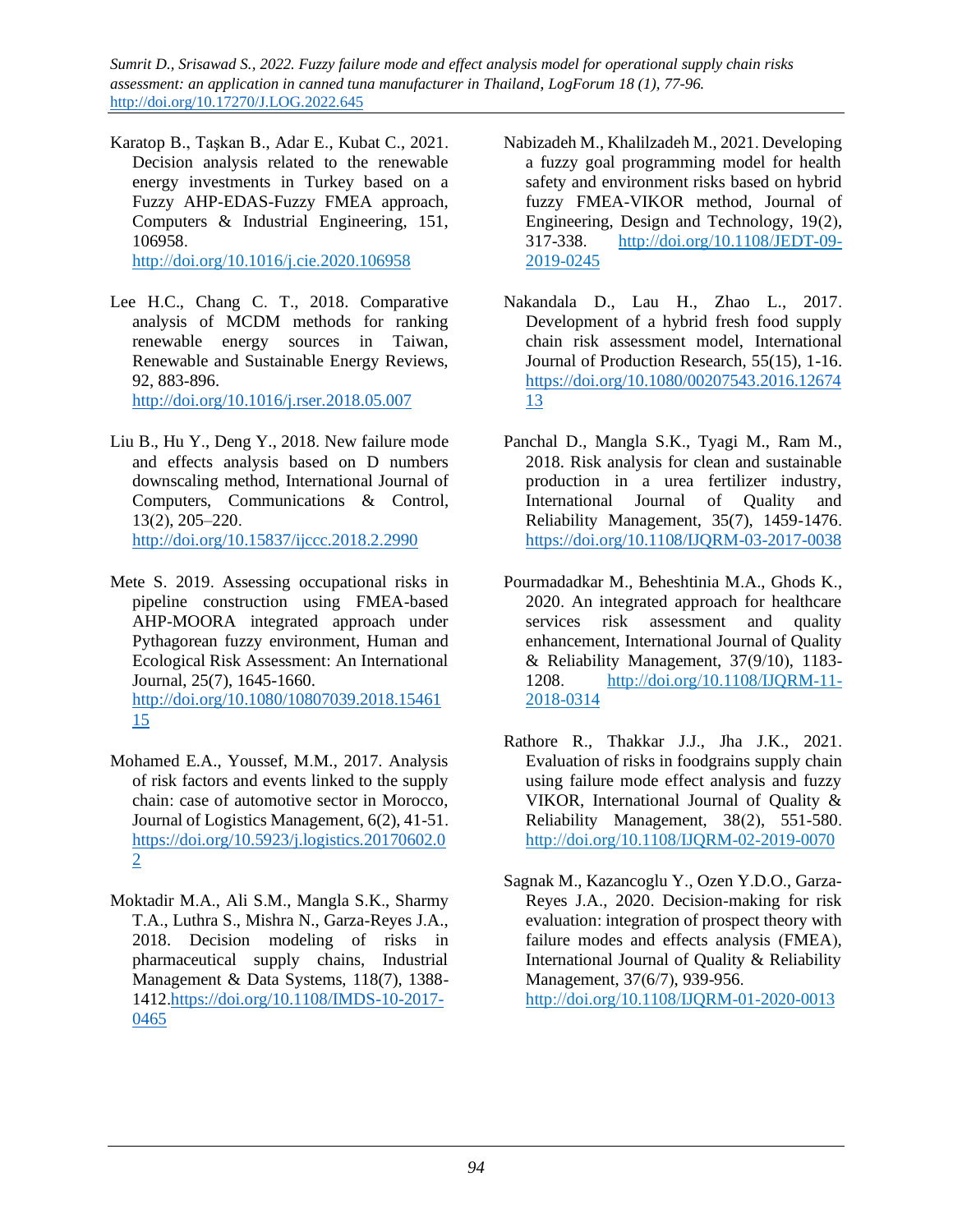- Scheu M.N., Tremps L., Smolka U., Kolios A., Brennan F., 2019. A systematic failure mode effects and criticality analysis for offshore wind turbine systems towards integrated condition based maintenance strategies, Ocean Engineering, 176, 118- 133[.https://doi.org/10.1016/j.oceaneng.2019.](https://doi.org/10.1016/j.oceaneng.2019.02.048) [02.048](https://doi.org/10.1016/j.oceaneng.2019.02.048)
- Shaker F., Shahin A., Jahanyan S., 2019. Developing a two-phase QFD for improving FMEA: an integrative approach, International<br>Journal of Quality and Reliability Journal of Quality and Reliability Management, 36(8), 1454- 1474[.https://doi.org/10.1108/IJQRM-07-](https://doi.org/10.1108/IJQRM-07-2018-0195) [2018-0195](https://doi.org/10.1108/IJQRM-07-2018-0195)
- Shan H., Li, Y., Shi J., 2020. Influence of Supply Chain Collaborative Innovation on Sustainable Development of Supply Chain: A Study on Chinese Enterprises, Sustainability. 12<https://doi.org/10.3390/su12072978>
- Shannon C.E. (2001). A mathematical theory of communication. ACM SIGMOBILE Mobile Computing and Communication Review, 5(1), 3-55[.https://doi.org/10.1145/584091.584093](https://doi.org/10.1145/584091.584093)
- Shemshadi A., Shirazi H., Toreihi M., Tarokh M.J., 2011. A fuzzy VIKOR method for supplier selection based on entropy measure for objective weighting, Expert Systems with Application, 38, 12160-12167
- Shen L., Li F., Li C., Wang Y., Qian X., Feng T., Wang C., 2020. Inventory Optimization of Fresh Agricultural Products Supply Chain Based on Agricultural Superdocking, Journal of Advanced Transportation, 1–13. <https://doi.org/10.1155/2020/2724164>
- Wang W., Lie X., Chen X., Qin Y., 2019. Risk assessment based on hybrid FMEA framework by consider maker's psychological behavior character, Computers & Industrial Engineering, 136, 516-527. <https://doi.org/10.1016/j.cie.2019.07.051>
- Wu Y., Jia W., Li L., Song Z., Xu C., Liu F., 2019. Risk assessment of electric vehicle supply chain based on fuzzy synthetic evaluation, Energy, 182, 397–411. <https://doi.org/10.1016/j.energy.2019.06.007>
- Yan H., Gao C., elzarka H., Mostafa K., Tang W., 2019. Risk assessment for construction of urban rail transit projects, Safety Science, 118, 583-594. <http://doi.org/10.1016/j.ssci.2019.05.042>
- Yazdi M., 2019. Improving failure mode and effect analysis (FMEA) with consideration of uncertainty handling as an interactive approach, International Journal on Interactive Design and Manufacturing, 13(2), 441– 458[.https://doi.org/10.1007/s12008-018-](https://doi.org/10.1007/s12008-018-0496-2) [0496-2](https://doi.org/10.1007/s12008-018-0496-2)
- Yazdi M., Nedjati A., Zarei E., Abbassi R., 2020. A reliable risk analysis approach using an extension of best-worst method based on democratic-autocratic decision-making style, Journal of Cleaner Production, 256, 120418. <https://doi.org/10.1016/j.jclepro.2020.120418>
- Yener Y., Can G.F., 2021. A FMEA based novel intuitionistic fuzzy approach proposal: Intuitionistic fuzzy advance MCDM and mathematical modeling integration, Expert Systems With Applications, 183, 115413. <http://doi.org/10.1016/j.eswa.2021.115413>
- Zadeh L., 1965. Fuzzy Sets. Information and Control. [https://doi.org/10.1016/S0019-](https://doi.org/10.1016/S0019-9958(65)90241-X) [9958\(65\)90241-X](https://doi.org/10.1016/S0019-9958(65)90241-X)